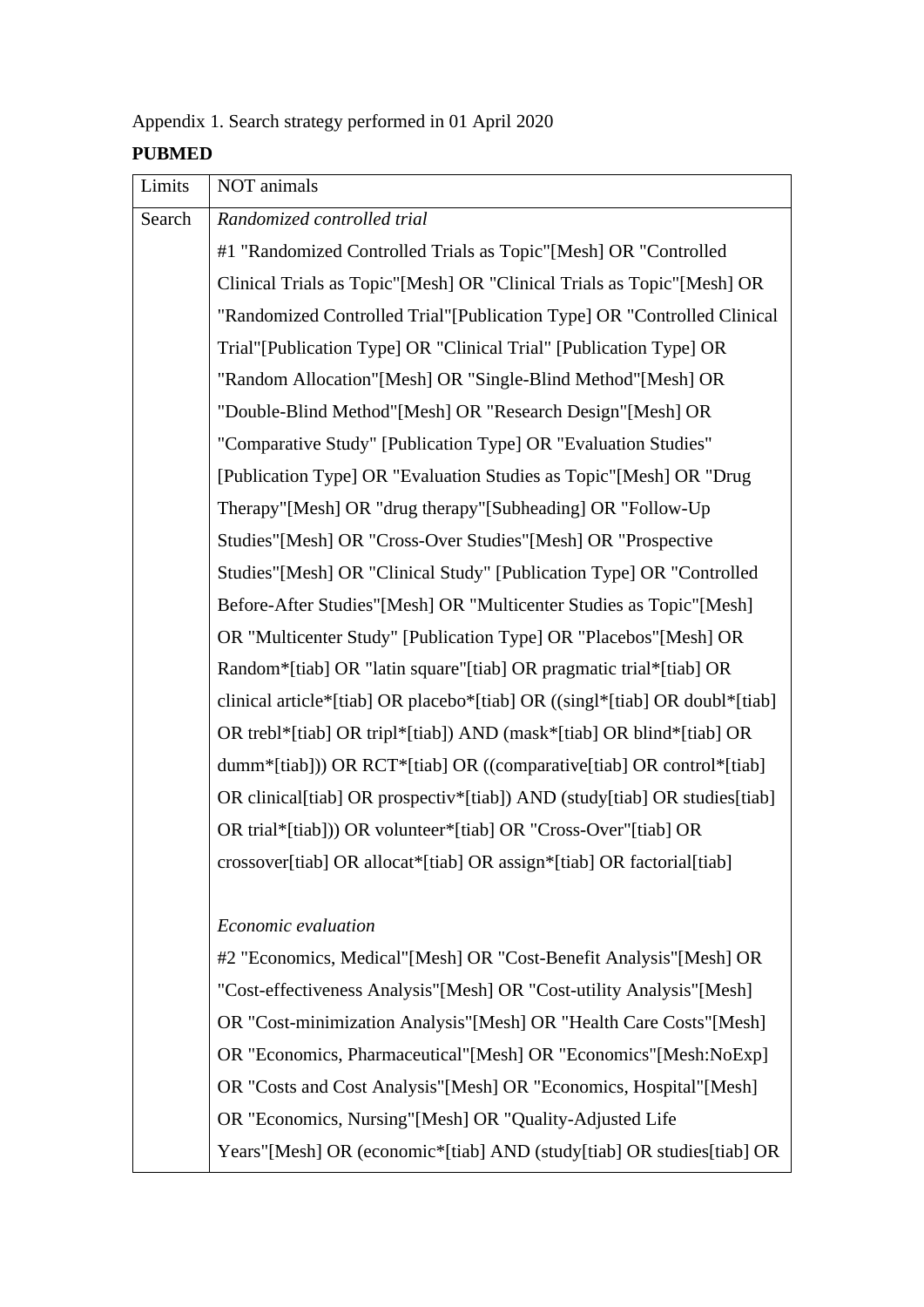| impact[tiab] OR value[tiab] OR factor*[tiab] OR analys*[tiab] OR               |
|--------------------------------------------------------------------------------|
| evaluati*[tiab])) OR ((cost[tiab] OR costs[tiab] OR costly[tiab] OR            |
| costing[tiab] OR price[tiab] OR prices[tiab] OR pricing[tiab] OR               |
| pharmacoeconomic*[tiab] OR marginal[tiab]) AND (health care[tiab] OR           |
| healthcare [tiab] OR medical care [tiab] OR treatment [tiab] OR analys* [tiab] |
| OR data[tiab] OR measure*[tiab] OR comparison*[tiab] OR savings[tiab]          |
| OR hospital[tiab] OR medical[tiab] OR utilit*[tiab] OR effectiv*[tiab] OR      |
| efficac*[tiab] OR benefit*[tiab] OR consequence*[tiab] OR unit[tiab] OR        |
| drug*[tiab])) OR CEA[tiab] OR CUA[tiab] OR CBA[tiab] OR                        |
| budget*[tiab] OR qol[tiab] OR qoly[tiab] OR qoly*[tiab] OR hrqol[tiab]         |
| OR qaly[tiab] OR qalys[tiab] OR qale[tiab] OR qales[tiab] OR sensitivity-      |
| analys*[tiab] OR "willingnesstopay"[tiab] OR quality-adjusted life             |
| year*[tiab] OR quality-adjusted life expectanc*[tiab] OR Healthy Years         |
| Equivalent*[tiab] OR "Models, Economic"[Mesh] OR "Markov                       |
| Chains"[Mesh] OR "Markov"[tiab] OR "Decision Trees"[Mesh] OR                   |
| "health economic model"[tiab] OR "health economic models"[tiab]                |
| Fibromyalgia                                                                   |
| #3 (fibromyalgia OR fibrositis OR "myofascial pain syndromes"[Mesh] OR         |
| "Fibromyalgia"[Mesh])                                                          |
|                                                                                |
| <b>Final</b> connections                                                       |
| #4 ((#1 AND #2 AND #3) NOT (animals[mh] NOT humans[mh]))                       |
| <b>Hits: 539</b>                                                               |

### **EMBASE**

| Search | Randomized controlled trial                                                   |
|--------|-------------------------------------------------------------------------------|
|        | #1 'controlled clinical trial'/exp OR 'controlled clinical trial (topic)'/exp |
|        | OR 'randomized controlled trial'/exp OR 'clinical article'/exp OR 'clinical   |
|        | study'/exp OR 'controlled study'/de OR 'major clinical study'/exp OR          |
|        | 'triple blind procedure'/exp OR 'methodology'/de OR 'comparative              |
|        | study'/de OR 'evaluation study'/exp OR 'follow up'/exp OR                     |
|        | 'randomization'/exp OR 'single blind procedure'/exp OR 'double blind          |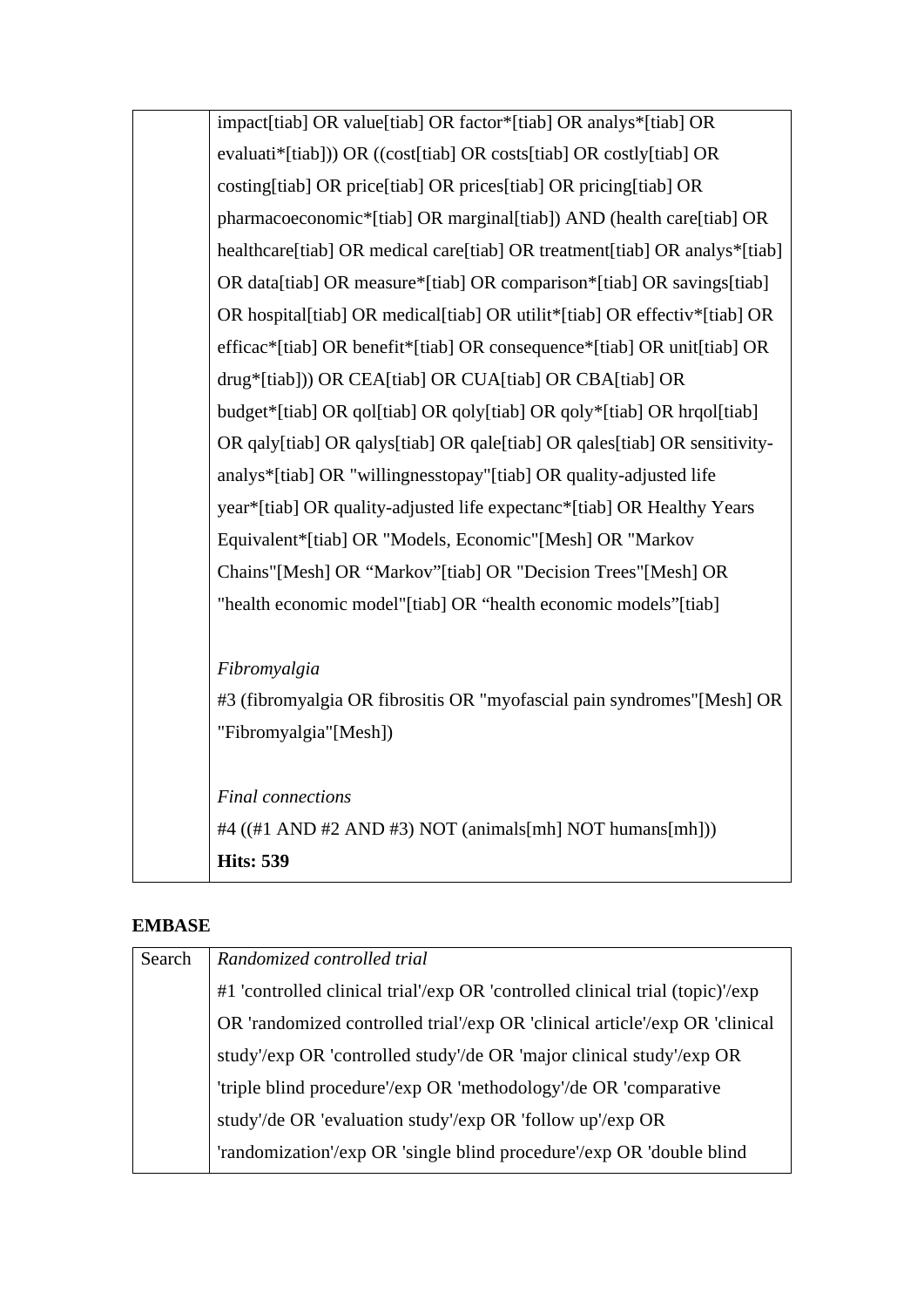procedure'/exp OR 'drug therapy'/exp OR 'crossover procedure'/exp OR 'prospective study'/exp OR 'epidemiology'/de OR 'multicenter study (topic)'/exp OR 'placebo'/exp OR random\*:ti,ab OR 'latin square':ti,ab OR 'pragmatic trial\*':ti,ab OR 'clinical article\*':ti,ab OR placebo\*:ti,ab OR (singl\*:ti,ab OR doubl\*:ti,ab OR trebl\*:ti,ab OR tripl\*:ti,ab AND (mask\*:ti,ab OR blind\*:ti,ab OR dumm\*:ti,ab)) OR rct\*:ti,ab OR (comparative:ti,ab OR control\*:ti,ab OR clinical:ti,ab OR prospectiv\*:ti,ab AND (study:ti,ab OR studies:ti,ab OR trial\*:ti,ab)) OR volunteer\*:ti,ab OR 'cross-over':ti,ab OR crossover:ti,ab OR allocat\*:ti,ab OR assign\*:ti,ab OR factorial:ti,ab

#### *Economic evaluation*

2# 'Economics, Medical'/exp OR 'Cost-Benefit Analysis'/exp OR 'Costeffectiveness Analysis'/exp OR 'Cost-utility Analysis'/exp OR 'Costminimization Analysis'/exp OR 'Health Care Costs'/exp OR 'Economics, Pharmaceutical'/exp OR 'Economics'/de OR 'Costs and Cost Analysis'/exp OR 'Economics, Hospital'/exp OR 'Economics, Nursing'/exp OR 'Quality-Adjusted Life Years'/exp OR (economic\*:ti,ab AND (study:ti,ab OR studies:ti,ab OR impact:ti,ab OR value:ti,ab OR factor\*:ti,ab OR analys\*:ti,ab OR evaluati\*:ti,ab)) OR ((cost:ti,ab OR costs:ti,ab OR costly:ti,ab OR costing:ti,ab OR price:ti,ab OR prices:ti,ab OR pricing:ti,ab OR pharmacoeconomic\*:ti,ab OR marginal:ti,ab) AND ("health care":ti,ab OR healthcare:ti,ab OR "medical care":ti,ab OR treatment:ti,ab OR analys\*:ti,ab OR data:ti,ab OR measure\*:ti,ab OR comparison\*:ti,ab OR savings:ti,ab OR hospital:ti,ab OR medical:ti,ab OR utilit\*:ti,ab OR effectiv\*:ti,ab OR efficac\*:ti,ab OR benefit\*:ti,ab OR consequence\*:ti,ab OR unit:ti,ab OR drug\*:ti,ab)) OR CEA:ti,ab OR CUA:ti,ab OR CBA:ti,ab OR budget\*:ti,ab OR qol:ti,ab OR qoly:ti,ab OR qoly\*:ti,ab OR hrqol:ti,ab OR qaly:ti,ab OR qalys:ti,ab OR qale:ti,ab OR qales:ti,ab OR sensitivityanalys\*:ti,ab OR willingnesstopay:ti,ab OR "quality-adjusted life year\*":ti,ab OR "quality-adjusted life expectanc\*":ti,ab OR "Healthy Years Equivalent\*":ti,ab OR 'Models, Economic'/exp OR 'Markov Chains'/exp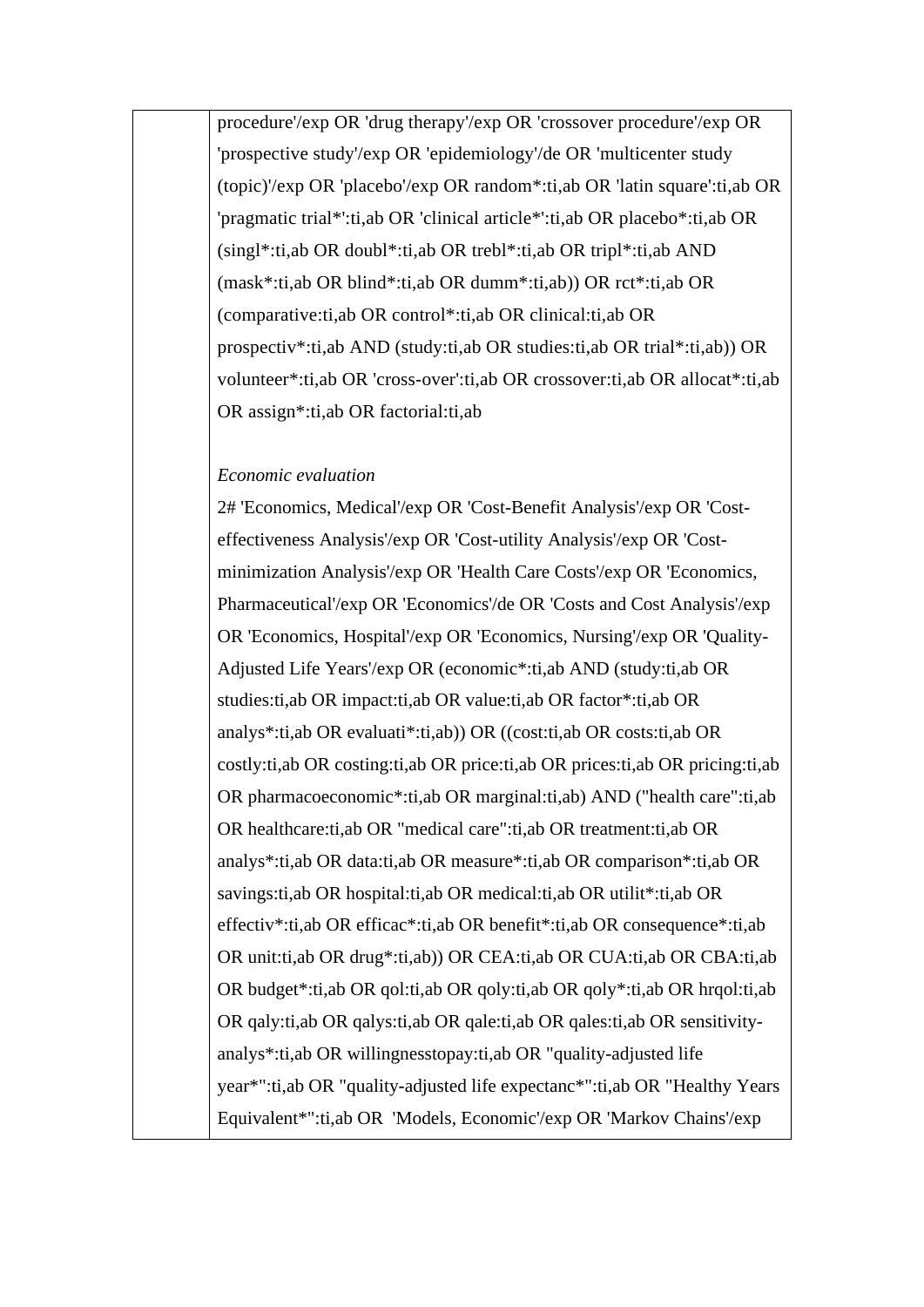| OR Markov:ti, ab OR 'Decision Trees'/exp OR "health economic         |
|----------------------------------------------------------------------|
| model":ti,ab OR "health economic models":ti,ab                       |
|                                                                      |
| Fibromyalgia                                                         |
| #3 (fibromyalgia OR fibrositis OR 'myofascial pain syndromes'/exp OR |
| 'Fibromyalgia'/exp)                                                  |
|                                                                      |
| <b>Final</b> connections                                             |
| #4 #1 AND #2 AND #3 NOT ([animals]/lim NOT [humans]/lim)             |
| <b>Hits: 2,005</b>                                                   |

# **CINAHL**

| Limits | Human                                                                   |
|--------|-------------------------------------------------------------------------|
| Search | Randomized controlled trial                                             |
|        | S1 (MH "Randomized Controlled Trials as Topic+") OR (MH "Controlled     |
|        | Clinical Trials as Topic+") OR (MH "Clinical Trials as Topic+") OR      |
|        | "Randomized Controlled Trial[Publication Type]" OR "Controlled Clinical |
|        | Trial[Publication Type]" OR "Clinical Trial [Publication Type]" OR (MH  |
|        | "Random Allocation+") OR (MH "Single-Blind Method+") OR (MH             |
|        | "Double-Blind Method+") OR (MH "Research Design+") OR                   |
|        | "Comparative Study [Publication Type]" OR "Evaluation Studies"          |
|        | [Publication Type]" OR (MH "Evaluation Studies as Topic+") OR (MH       |
|        | "Drug Therapy+") OR "drug therapy[Subheading]" OR (MH "Follow-Up"       |
|        | Studies+") OR (MH "Cross-Over Studies+") OR (MH "Prospective            |
|        | Studies+") OR "Clinical Study [Publication Type]" OR (MH "Controlled    |
|        | Before-After Studies+") OR (MH "Multicenter Studies as Topic+") OR      |
|        | "Multicenter Study [Publication Type]" OR (MH "Placebos+") OR TI        |
|        | Random* OR AB Random* OR TI "latin square" OR AB "latin square"         |
|        | OR TI "pragmatic trial*" OR AB "pragmatic trial*" OR TI "clinical       |
|        | article*" OR AB "clinical article*" OR TI placebo* OR AB placebo* OR    |
|        | ((TI singl* OR AB singl* OR TI doubl* OR AB doubl* OR TI trebl* OR      |
|        | AB trebl* OR TI tripl* OR AB tripl*) AND (TI mask* OR AB mask* OR       |
|        | TI blind* OR AB blind* OR TI dumm* OR AB dumm*)) OR TI RCT*             |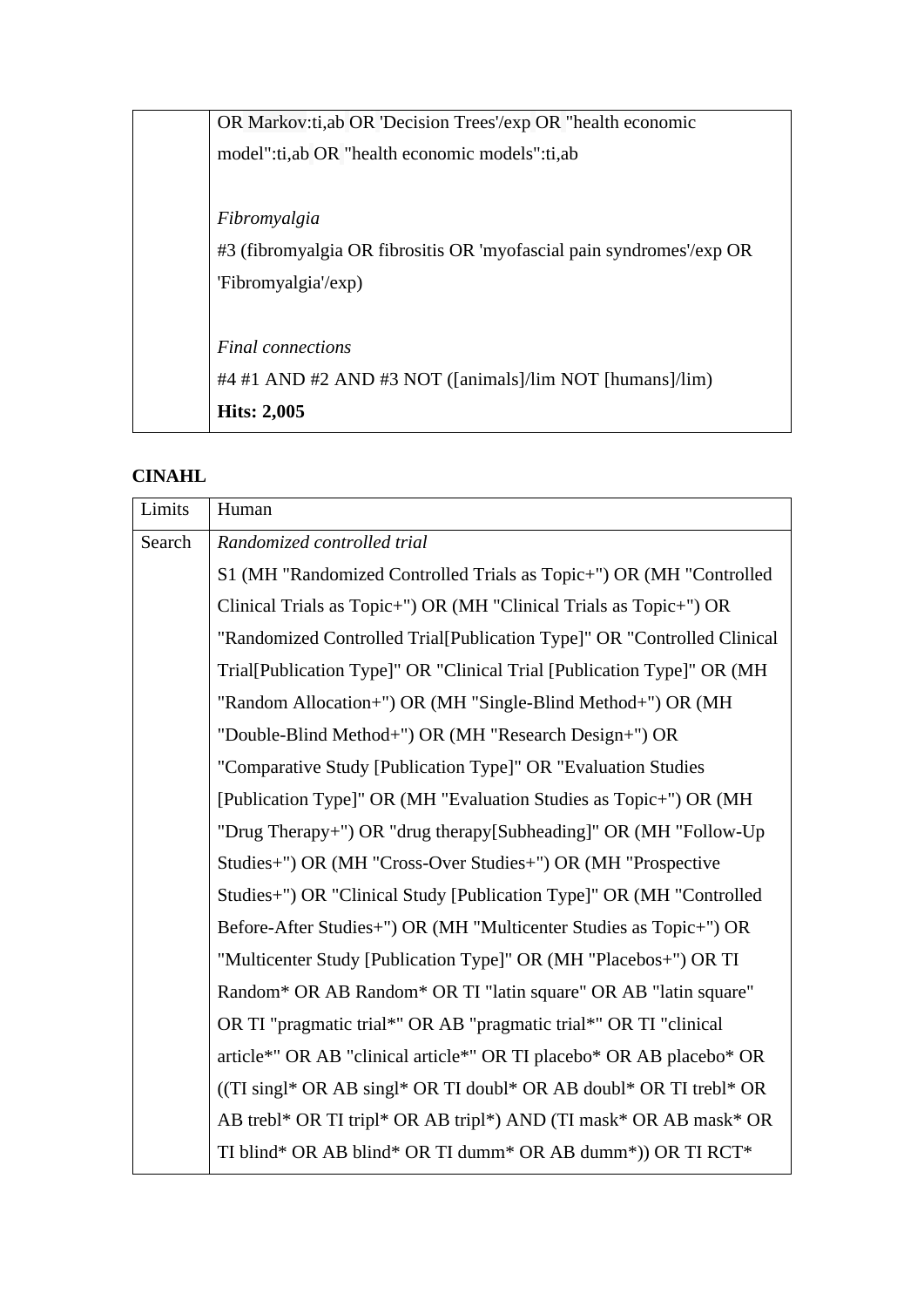OR AB RCT\* OR ((TI comparative OR AB comparative OR TI control\* OR AB control\* OR TI clinical OR AB clinical OR TI prospectiv\* OR AB prospectiv\*) AND (TI study OR AB study OR TI studies OR AB studies OR TI trial\* OR AB trial\*)) OR TI volunteer\* OR AB volunteer\* OR TI Cross-Over OR AB Cross-Over OR TI crossover OR AB crossover OR TI allocat\* OR AB allocat\* OR TI assign\* OR AB assign\* OR TI factorial OR AB factorial

#### *Economic evaluation*

S2 (MH "Economics, Medical+") OR (MH "Cost-Benefit Analysis+") OR (MH "Cost-effectiveness Analysis+") OR (MH "Cost-utility Analysis+") OR (MH "Cost-minimization Analysis+") OR (MH "Health Care Costs+") OR (MH "Economics, Pharmaceutical+") OR (MH "Economics") OR (MH "Costs and Cost Analysis+") OR (MH "Economics, Hospital+") OR (MH "Economics, Nursing+") OR (MH "Quality-Adjusted Life Years+") OR (TI economic\* OR AB economic\* AND (TI study OR AB study OR TI studies OR AB studies OR TI impact OR AB impact OR TI value OR AB value OR TI factor\* OR AB factor\* OR TI analys\* OR AB analys\* OR TI evaluati\* OR AB evaluati\*)) OR ((TI cost OR AB cost OR TI costs OR AB costs OR TI costly OR AB costly OR TI costing OR AB costing OR TI price OR AB price OR TI prices OR AB prices OR TI pricing OR AB pricing OR TI pharmacoeconomic\* OR AB pharmacoeconomic\* OR TI marginal OR AB marginal) AND (TI "health care" OR AB "health care" OR TI healthcare OR AB healthcare OR TI "medical care" OR AB "medical care" OR TI treatment OR AB treatment OR TI analys\* OR AB analys\* OR TI data OR AB data OR TI measure\* OR AB measure\* OR TI comparison\* OR AB comparison\* OR TI savings OR AB savings OR TI hospital OR AB hospital OR TI medical OR AB medical OR TI utilit\* OR AB utilit\* OR TI effectiv\* OR AB effectiv\* OR TI efficac\* OR AB efficac\* OR TI benefit\* OR AB benefit\* OR TI consequence\* OR AB consequence\* OR TI unit OR AB unit OR TI drug\* OR AB drug\*)) OR TI CEA OR AB CEA OR TI CUA OR AB CUA OR TI CBA OR AB CBA OR TI budget\* OR AB budget\* OR TI qol OR AB qol OR TI qoly OR AB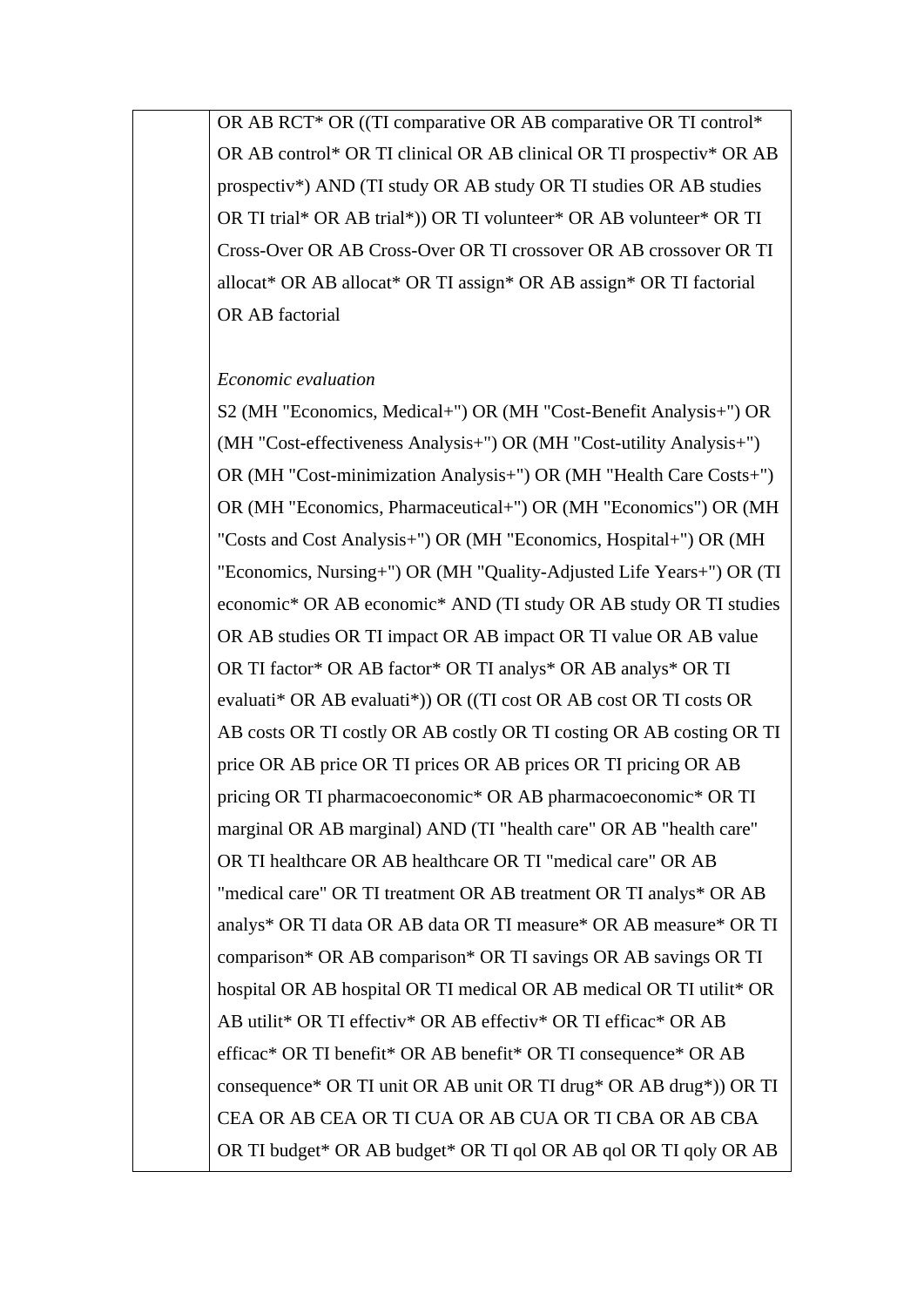| S3 (fibromyalgia OR fibrositis OR (MH "myofascial pain syndromes+")     |  |
|-------------------------------------------------------------------------|--|
|                                                                         |  |
|                                                                         |  |
| OR AB "health economic model" OR TI "health economic models" OR AB      |  |
| AB Markov OR (MH "Decision Trees+") OR TI "health economic model"       |  |
| "Models, Economic+") OR (MH "Markov Chains+") OR TI Markov OR           |  |
| Years Equivalent*" OR AB "Healthy Years Equivalent*" OR (MH             |  |
| expectanc*" OR AB "quality-adjusted life expectanc*" OR TI "Healthy     |  |
| year*" OR AB "quality-adjusted life year*" OR TI "quality-adjusted life |  |
| willingnesstopay OR AB willingnesstopay OR TI "quality-adjusted life    |  |
| OR AB qales OR TI sensitivity-analys* OR AB sensitivity-analys* OR TI   |  |
| AB qaly OR TI qalys OR AB qalys OR TI qale OR AB qale OR TI qales       |  |
| qoly OR TI qoly* OR AB qoly* OR TI hrqol OR AB hrqol OR TI qaly OR      |  |
|                                                                         |  |

# **CENTRAL**

| Limits | Trials                                                                  |
|--------|-------------------------------------------------------------------------|
| Search | #1 Fibromyalgia                                                         |
|        | (fibromyalgia OR fibrositis OR [mh "myofascial pain syndromes"] OR [mh] |
|        | Fibromyalgia])                                                          |
|        |                                                                         |
|        | Economic evaluation                                                     |
|        | #2 cost-effectiveness OR economic evaluation                            |
|        |                                                                         |
|        | <b>Final</b> connections                                                |
|        | #3 #1 AND #2                                                            |
|        | <b>Hits: 47</b>                                                         |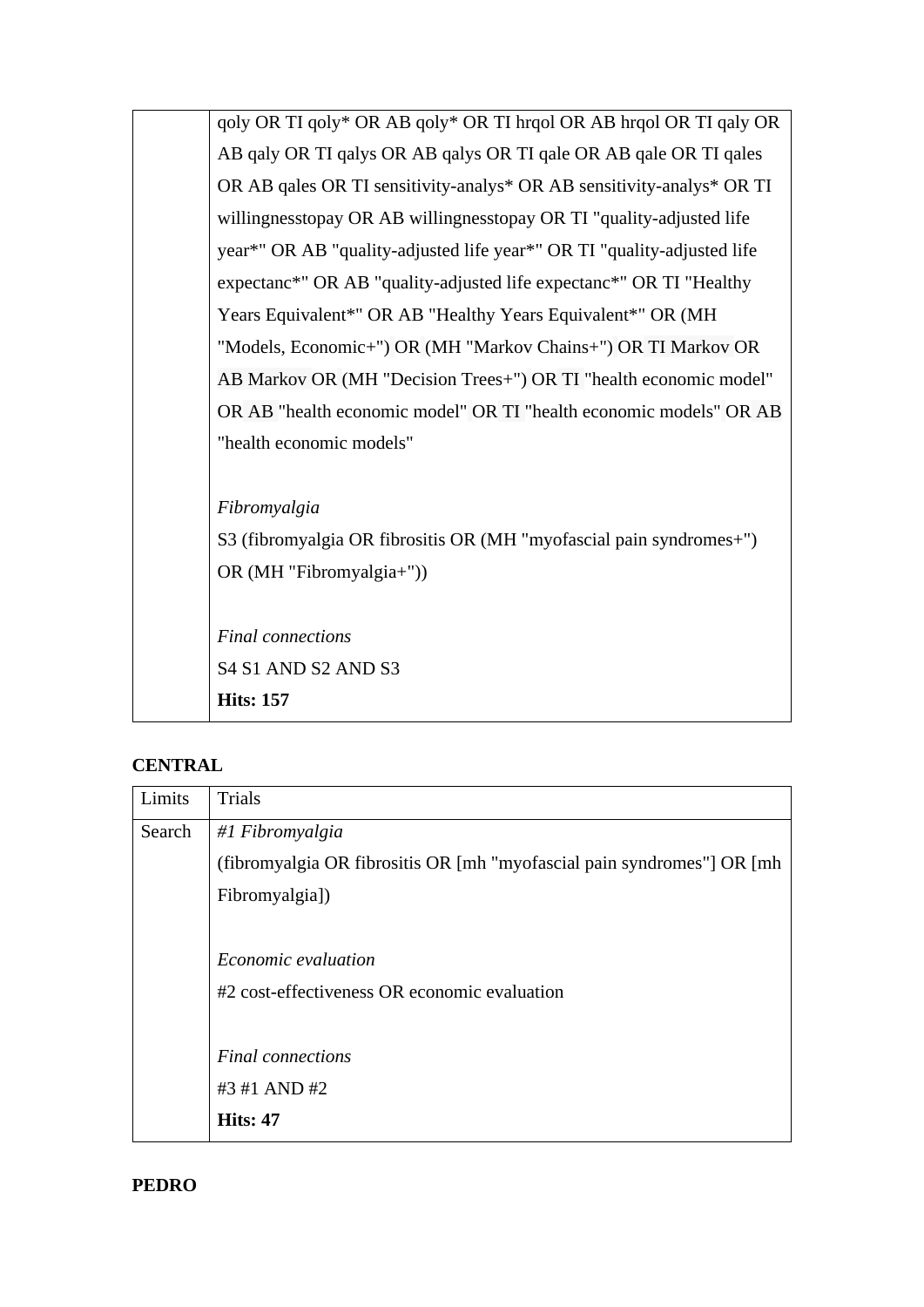| Search | <i>Final connections</i>            |
|--------|-------------------------------------|
|        | fibromyalgia AND cost-effectiveness |
|        | Hits: 8                             |

## **PsycINFO**

| Search | Randomized controlled trial                                                      |
|--------|----------------------------------------------------------------------------------|
|        | #1 "Randomized Controlled Trials as Topic" OR "Controlled Clinical               |
|        | Trials as Topic" OR "Clinical Trials as Topic" OR Randomized Controlled          |
|        | Trial[Publication Type] OR Controlled Clinical Trial[Publication Type]           |
|        | OR Clinical Trial [Publication Type] OR "Random Allocation" OR                   |
|        | "Single-Blind Method" OR "Double-Blind Method" OR "Research Design"              |
|        | OR Comparative Study [Publication Type] OR Evaluation Studies                    |
|        | [Publication Type] OR "Evaluation Studies as Topic" OR "Drug Therapy"            |
|        | OR drug therapy[Subheading] OR "Follow-Up Studies" OR "Cross-Over                |
|        | Studies" OR "Prospective Studies" OR Clinical Study [Publication Type]           |
|        | OR "Controlled Before-After Studies" OR "Multicenter Studies as Topic"           |
|        | OR Multicenter Study [Publication Type] OR Placebos OR Random*.ti,ab             |
|        | OR latin square.ti, ab OR pragmatic trial*.ti, ab OR clinical article*.ti, ab OR |
|        | placebo*.ti,ab OR ((singl*.ti,ab OR doubl*.ti,ab OR trebl*.ti,ab OR              |
|        | tripl*.ti,ab) AND (mask*.ti,ab OR blind*.ti,ab OR dumm*.ti,ab)) OR               |
|        | RCT*.ti,ab OR ((comparative.ti,ab OR control*.ti,ab OR clinical.ti,ab OR         |
|        | prospectiv*.ti,ab) AND (study.ti,ab OR studies.ti,ab OR trial*.ti,ab)) OR        |
|        | volunteer*.ti,ab OR Cross-Over.ti,ab OR crossover.ti,ab OR allocat*.ti,ab        |
|        | OR assign*.ti,ab OR factorial.ti,ab                                              |
|        |                                                                                  |
|        | $\mathbf{r}$ . The set of $\mathbf{r}$ is the set of $\mathbf{r}$                |

### *Economic evaluation*

#2 "Economics, Medical" OR "Cost-Benefit Analysis" OR "Costeffectiveness Analysis" OR "Cost-utility Analysis" OR "Cost-minimization Analysis" OR "Health Care Costs" OR "Economics, Pharmaceutical" OR Economics OR "Costs and Cost Analysis" OR "Economics, Hospital" OR "Economics, Nursing" OR "Quality-Adjusted Life Years" OR (economic\*.ti,ab AND (study.ti,ab OR studies.ti,ab OR impact.ti,ab OR value.ti,ab OR factor\*.ti,ab OR analys\*.ti,ab OR evaluati\*.ti,ab)) OR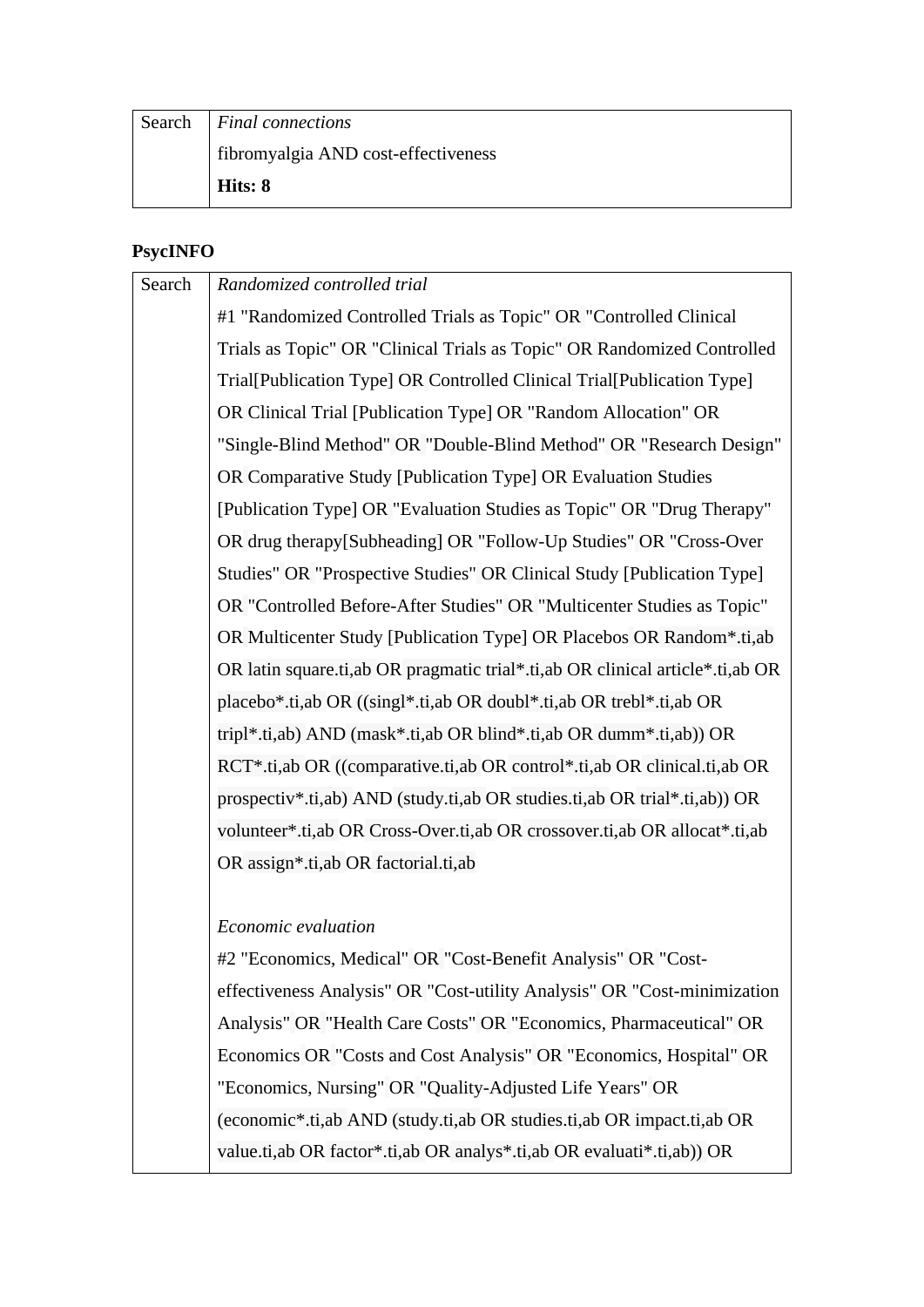| Trees" OR health economic model.ti, ab OR health economic models.ti, ab<br>Fibromyalgia<br>#3 (fibromyalgia OR fibrositis OR "myofascial pain syndromes" OR<br>Fibromyalgia)<br><b>Final</b> connections<br>#4 #S1 AND #S2 AND #S3 |
|------------------------------------------------------------------------------------------------------------------------------------------------------------------------------------------------------------------------------------|
|                                                                                                                                                                                                                                    |
|                                                                                                                                                                                                                                    |
|                                                                                                                                                                                                                                    |
|                                                                                                                                                                                                                                    |
|                                                                                                                                                                                                                                    |
|                                                                                                                                                                                                                                    |
|                                                                                                                                                                                                                                    |
|                                                                                                                                                                                                                                    |
| "Models, Economic" OR "Markov Chains" OR Markov.ti,ab OR "Decision                                                                                                                                                                 |
| adjusted life expectanc*.ti,ab OR Healthy Years Equivalent*.ti,ab OR                                                                                                                                                               |
| willingnesstopay.ti, ab OR quality-adjusted life year*.ti, ab OR quality-                                                                                                                                                          |
| qale.ti, ab OR qales.ti, ab OR sensitivity-analys <sup>*</sup> .ti, ab OR                                                                                                                                                          |
| qoly.ti,ab OR qoly*.ti,ab OR hrqol.ti,ab OR qaly.ti,ab OR qalys.ti,ab OR                                                                                                                                                           |
| CEA.ti,ab OR CUA.ti,ab OR CBA.ti,ab OR budget*.ti,ab OR qol.ti,ab OR                                                                                                                                                               |
| benefit <sup>*</sup> .ti,ab OR consequence <sup>*</sup> .ti,ab OR unit.ti,ab OR drug <sup>*</sup> .ti,ab)) OR                                                                                                                      |
| OR medical.ti, ab OR utilit*.ti, ab OR effectiv*.ti, ab OR efficac*.ti, ab OR                                                                                                                                                      |
| measure*.ti,ab OR comparison*.ti,ab OR savings.ti,ab OR hospital.ti,ab                                                                                                                                                             |
| care.ti,ab OR treatment.ti,ab OR analys*.ti,ab OR data.ti,ab OR                                                                                                                                                                    |
| marginal.ti,ab) AND (health care.ti,ab OR healthcare.ti,ab OR medical                                                                                                                                                              |
| OR prices.ti, ab OR pricing.ti, ab OR pharmacoeconomic*.ti, ab OR                                                                                                                                                                  |
| ((cost.ti,ab OR costs.ti,ab OR costly.ti,ab OR costing.ti,ab OR price.ti,ab                                                                                                                                                        |

# **EconLit**

| Search | <i>Economic evaluation</i>                                              |
|--------|-------------------------------------------------------------------------|
|        | S1 "economic evaluation" OR "economic analysis" OR ("cost*" AND         |
|        | ("benefit*" or "utilit*" OR "effective*".ab,ti, kw OR "minimization" OR |
|        | "minimization")) OR "models" OR "Markov Chains" OR "Decision            |
|        | Trees"                                                                  |
|        |                                                                         |
|        | Fibromyalgia                                                            |
|        | S2 "fibromyalgia" OR "fibrositis" OR "myofascial pain syndromes" OR     |
|        | "Fibromyalgia"                                                          |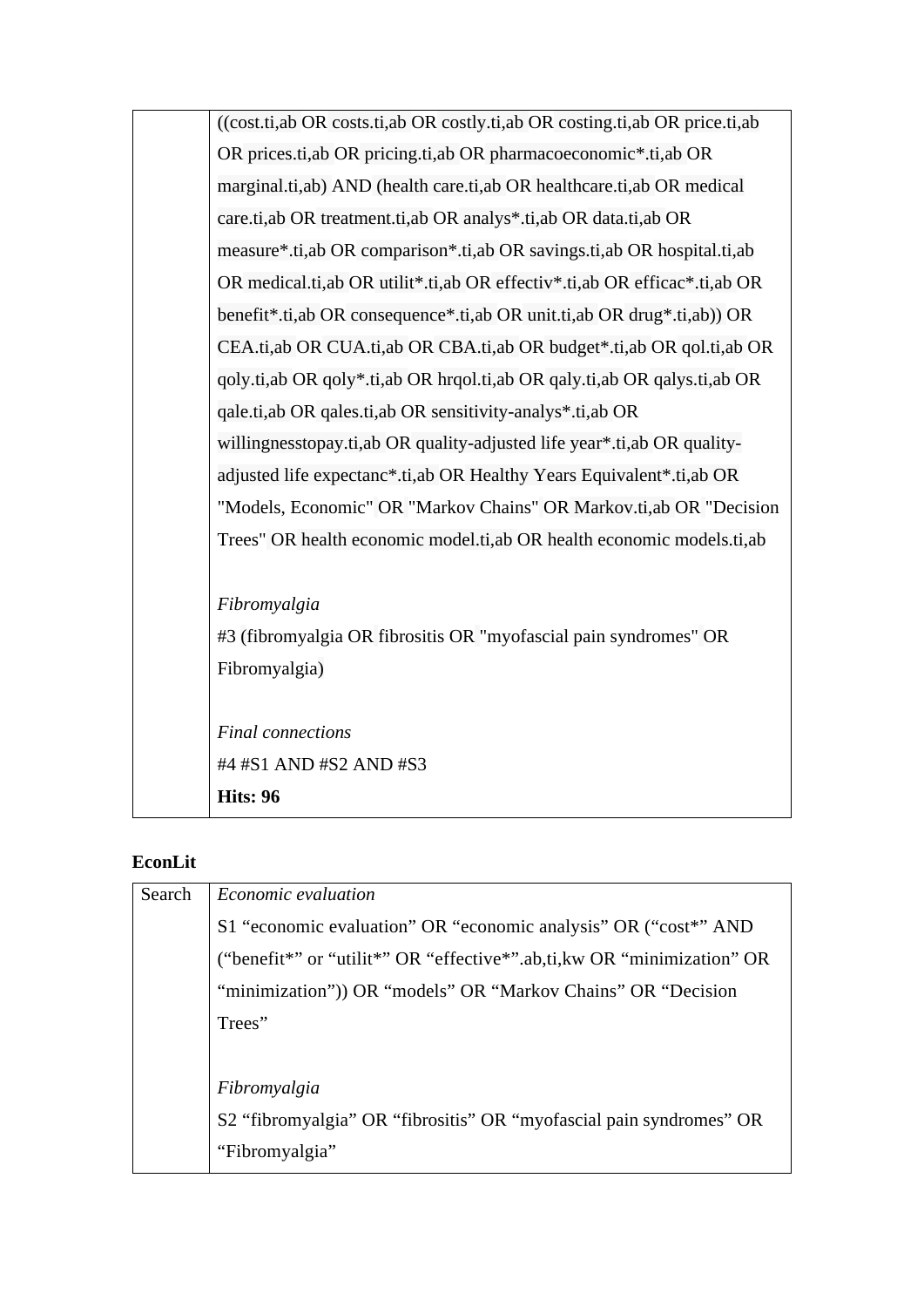| Final connections |
|-------------------|
| S3 S1 AND S2      |
| Hits: 2           |

## **NHS EED**

 $\top$ 

| Search Fibromyalgia                                                     |
|-------------------------------------------------------------------------|
| (fibromyalgia OR fibrositis OR [mh "myofascial pain syndromes"] OR [mh] |
| Fibromyalgia])                                                          |
| Hits: $22$                                                              |

# **HTA**

| Search | Fibromyalgia                                                            |
|--------|-------------------------------------------------------------------------|
|        | (fibromyalgia OR fibrositis OR [mh "myofascial pain syndromes"] OR [mh] |
|        | Fibromyalgia])                                                          |
|        | Hits: $23$                                                              |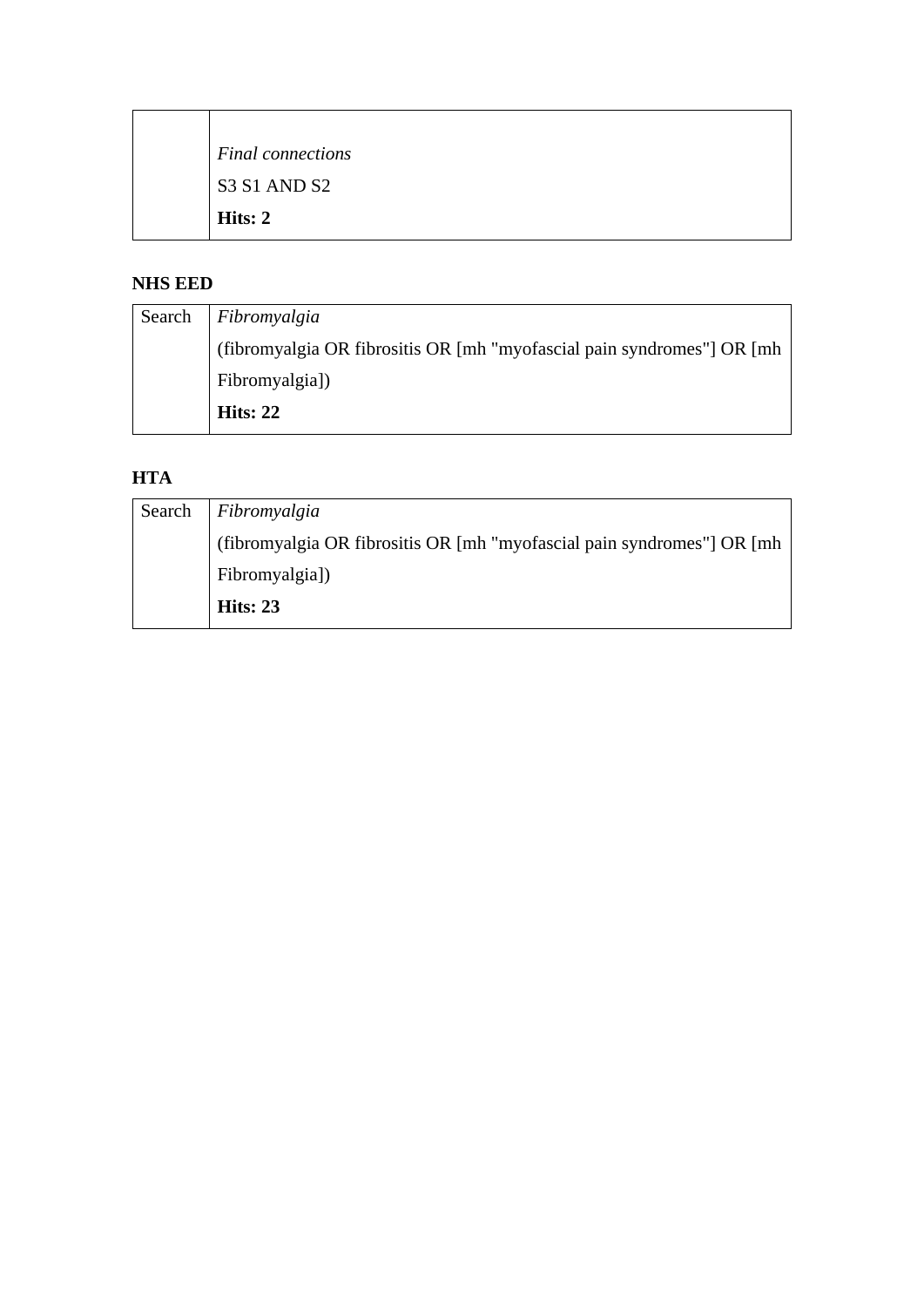|  |  |  | Appendix 2. Reasons for exclusion of the 66 full-text articles assessed for eligibility |
|--|--|--|-----------------------------------------------------------------------------------------|
|  |  |  |                                                                                         |
|  |  |  |                                                                                         |
|  |  |  |                                                                                         |

| <b>Study</b>                                                 | <b>Reason</b>       |
|--------------------------------------------------------------|---------------------|
| Arreola-Ornelas H, Buzzo AR, García L, Aguilar JD,           | Without non-        |
| Hernández IC, Quevedo JFM. Cost-effectiveness analysis of    | pharmacological     |
| pharmacologic treatment of fibromyalgia in Mexico.           | intervention group  |
| Reumatol Clin 2012;8:120-7.                                  |                     |
| Arreola-Ornelas H, Rosado-Buzzo AA, Garcia-Mollinedo         | Conference abstract |
| MDL, Dorantes-Aguilar J, Mould-Quevedo J, Davila-Loaiza      |                     |
| G. Cost-effectiveness of pregabalin in patients with         |                     |
| fibromyalgia: A Mexican perspective. Value Health            |                     |
| 2009;12:A133-4.                                              |                     |
| Bateman L, Sarzi-Puttini P, Burbridge CL, Landen JW,         | Not economic        |
| Masters ET, Badra-Brown P, Scavone JM, Emir B, Vissing       | evaluation          |
| RS, Clair AG, Pauer LR. Burden of illness in fibromyalgia    |                     |
| patients with comorbid depression. Clin Exp Rheumatol        |                     |
| 2016;34: S106-13.                                            |                     |
| Beard S, Le TK, Zhao Y, Roskell N. The cost-effectiveness of | Conference abstract |
| duloxetine in the treatment of fibromyalgia in the United    |                     |
| States. Value Health (2010);13:A466.                         |                     |
| Beard SM, Roskell N, Le TK, Zhao Y, Coleman A, Ang D,        | Without non-        |
| Lawson K. Cost effectiveness of duloxetine in the treatment  | pharmacological     |
| of fibromyalgia in the United States. J Med Econ 2011;14:    | intervention group  |
| 463-76.                                                      |                     |
| Brown TM, Garg S, Chandran AB, McNett M, Silverman SL,       | Not economic        |
| Hadker N. The impact of 'best-practice' patient care in      | evaluation          |
| fibromyalgia on practice economics. J Eval Clin Pract        |                     |
| 2012;18:793-8.                                               |                     |
| Burke JP, Sanchez RJ, Joshi AV, Cappelleri JC, Kulakodlu     | Not economic        |
| M, Halpern R. Health Care Costs in Patients with             | evaluation          |
| Fibromyalgia on Pregabalin vs. Duloxetine. Pain Pract        |                     |
| 2012;12:14-22.                                               |                     |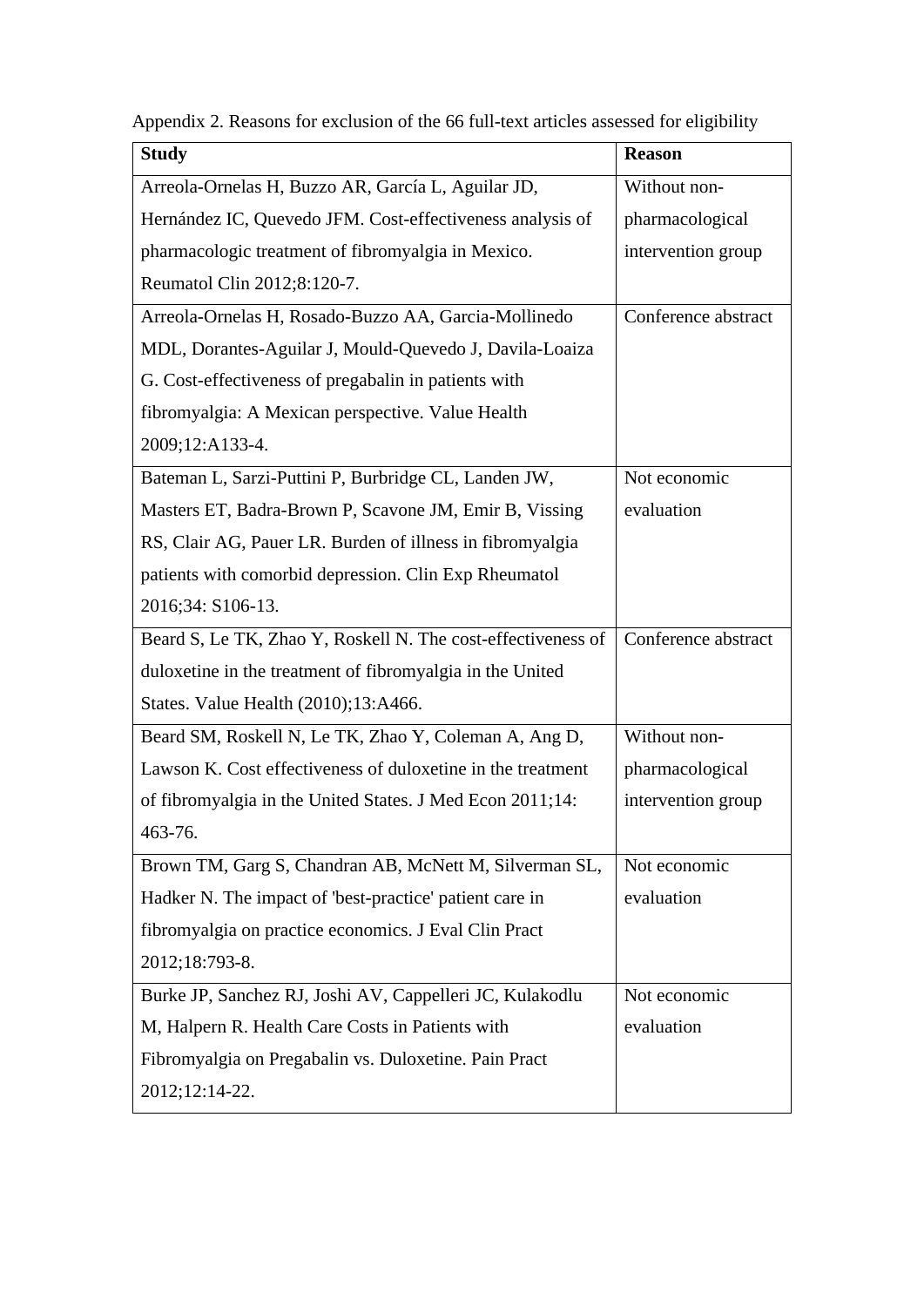| Cappelleri JC, Bushmakin AG, Zlateva G, Chandran A.             | Conference abstract |
|-----------------------------------------------------------------|---------------------|
| Estimating the economic benefits of positive shifts in          |                     |
| fibromyalgia severity. Value Health 2011;14:A133.               |                     |
| Cappelleri JC, Bushmakin AG, Zlateva G, Chandran A.             | Not economic        |
| Estimating the economic benefits of positive shifts in          | evaluation          |
| fibromyalgia severity: An exploratory analysis based on         |                     |
| modeling of clinical trial data of pregabalin. J Med Econ       |                     |
| 2013;16:55-61.                                                  |                     |
| Carleton RN, Asmundson GJG, Korol SL, LeBouthillier DM,         | Not economic        |
| Hozempa K, Katz JD, Vlaeyen, JWS, Crombez G. Evaluating         | evaluation          |
| the efficacy of an attention modification program for patients  |                     |
| with fibromyalgia: a randomized controlled trial. Pain          |                     |
| 2020;161:584-94.                                                |                     |
| Casanueva-Fernández B, Llorca J, Rubió JB, Rodero-              | Not economic        |
| Fernández B, González-Gay MA. Efficacy of a                     | evaluation          |
| multidisciplinary treatment program in patients with severe     |                     |
| fibromyalgia. Rheumatol Int 2012;32:2497-502.                   |                     |
| Chandran A, Brown T, Garg S, McNett M, Silverman S,             | Conference abstract |
| Hadker N. Impact of efficient practices in the care of patients |                     |
| with fibromyalgia. J Pain 2011;12:P20.                          |                     |
| Chandran A, Leslie D, Tai K, Zlateva G, Gore M. Clinical        | Conference abstract |
| comorbidities, treatment patterns and healthcare costs among    |                     |
| patients with Fibromyalgia newly prescribed pregabalin or       |                     |
| duloxetine in usual care. J Pain 2011;12:P47.                   |                     |
| Chandran A, Zlateva G, Leslie D, Tai K, Gore M. Clinical        | Conference abstract |
| characteristics, pharmacotherapy and healthcare resource use    |                     |
| among patients with fibromyalgia newly prescribed               |                     |
| pregabalin or tricyclic antidepressants. J Pain 2011;12:P48.    |                     |
| Choy E, Richards S, Bowrin K, Watson P, Loyud A, Sadosky        | Without non-        |
| A, Zlateva G. Cost effectiveness of pregabalin in the           | pharmacological     |
|                                                                 |                     |
| treatment of fibromyalgia from a UK perspective. Curr Med       | intervention group  |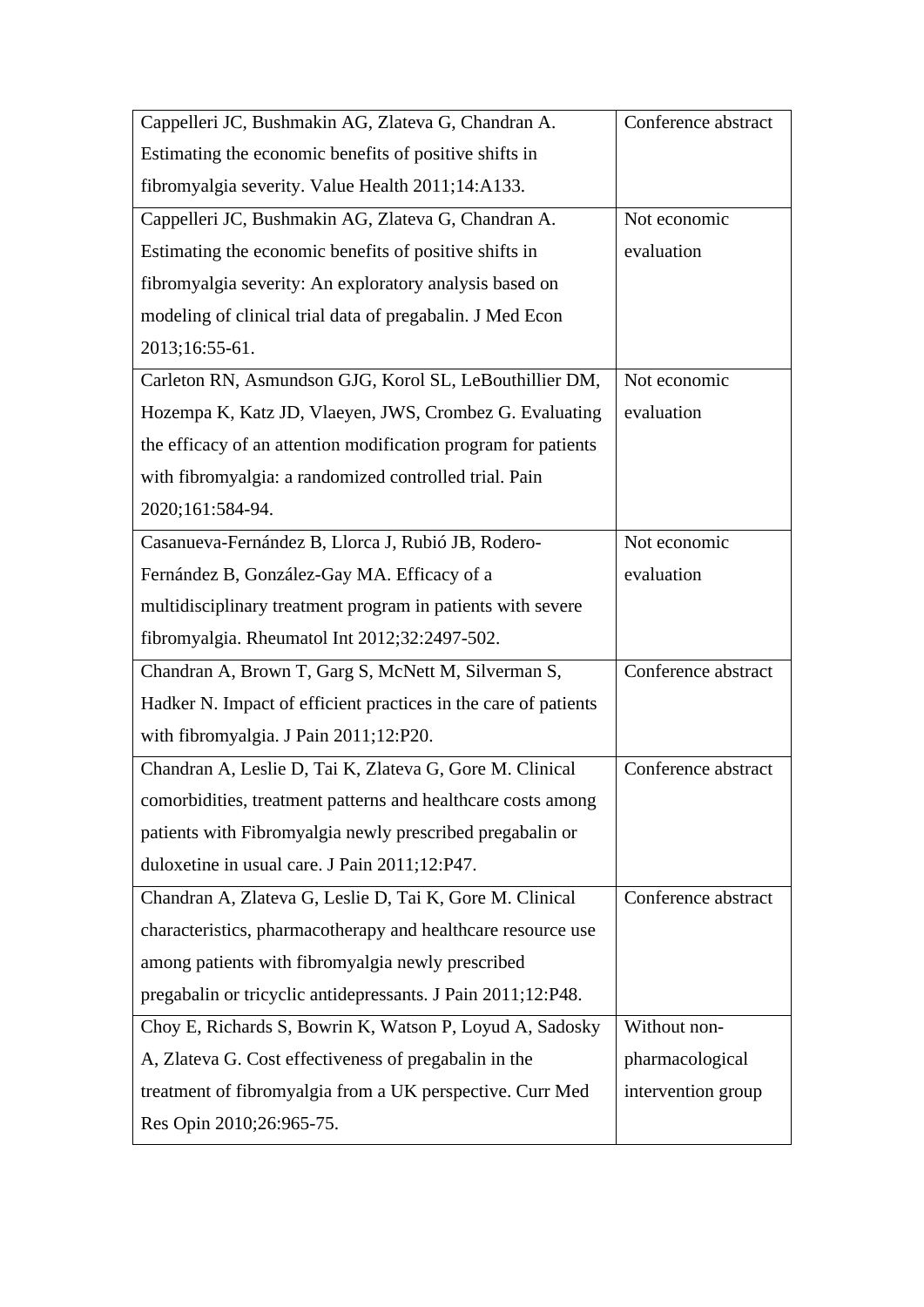| Collazo-Chao E. Effectiveness of acupuncture in relieving       | Not fibromyalgia |
|-----------------------------------------------------------------|------------------|
| pain refractory to conventional pharmacological therapy. Rev    |                  |
| de la Soc Espanola del Dolor 2009;16:79-86.                     |                  |
| Collazo-Chao E. Effectiveness of acupuncture therapy for        | Not economic     |
| pain relief in patients with fibromyalgia. Rev Int de Acupunt   | evaluation       |
| 2010;4:52-8.                                                    |                  |
| Da Costa D, Abrahamowicz M, Lowensteyn I, Bernatsky S,          | Not economic     |
| Dritsa M, Fitzcharles MA, Dobkin PL. A randomized clinical      | evaluation       |
| trial of an individualized home-based exercise programme for    |                  |
| women with fibromyalgia. Rheumatology 2005;44:1422-27.          |                  |
| Davis MC, Zautra AJ. An online mindfulness intervention         | Not economic     |
| targeting socioemotional regulation in fibromyalgia: results of | evaluation       |
| a randomized controlled trial. Ann Behav Med 2013;46:273-       |                  |
| 84.                                                             |                  |
| De Andrade SC, Carvalho RFPP, Soares AS, Freitas RPA,           | Not economic     |
| Guerra LMM, Vilar MJ. Thalassotherapy for fibromyalgia: a       | evaluation       |
| randomized controlled trial comparing aquatic exercises in sea  |                  |
| water and water pool. Rheumatol Int 2008;29:147-52.             |                  |
| Ellis JJ, Sadosky AB, Eyck LLT, Cappeleri JC, Brown CR,         | Not economic     |
| Suehs BT, Parsons B. Impact of potential pregabalin or          | evaluation       |
| duloxetine drug-drug interactions on health care costs and      |                  |
| utilization among Medicare members with fibromyalgia.           |                  |
| Clinicoecon Outcomes Res 2014;6:389-99.                         |                  |
| Feliu-Soler A, Borrà X, Peñarrubia-María MT, Rozadilla-         | Not randomized   |
| Sacanell A, D'Amico F, Moss-Morris R, Howard MA, Fayed          | controlled trial |
| N, Soriano-Mas C, Puebla-Guedea M, Serrano-Blanco A,            |                  |
| Pérez-Aranda A, Tuccillo R, Luciano JV. Cost-utility and        |                  |
| biological underpinnings of Mindfulness-Based Stress            |                  |
| Reduction (MBSR) versus a psychoeducational programme           |                  |
| (FibroQoL) for fibromyalgia: a 12-month randomised              |                  |
| controlled trial (EUDAIMON study). BMC Complement               |                  |
| Altern Med 2016;16.                                             |                  |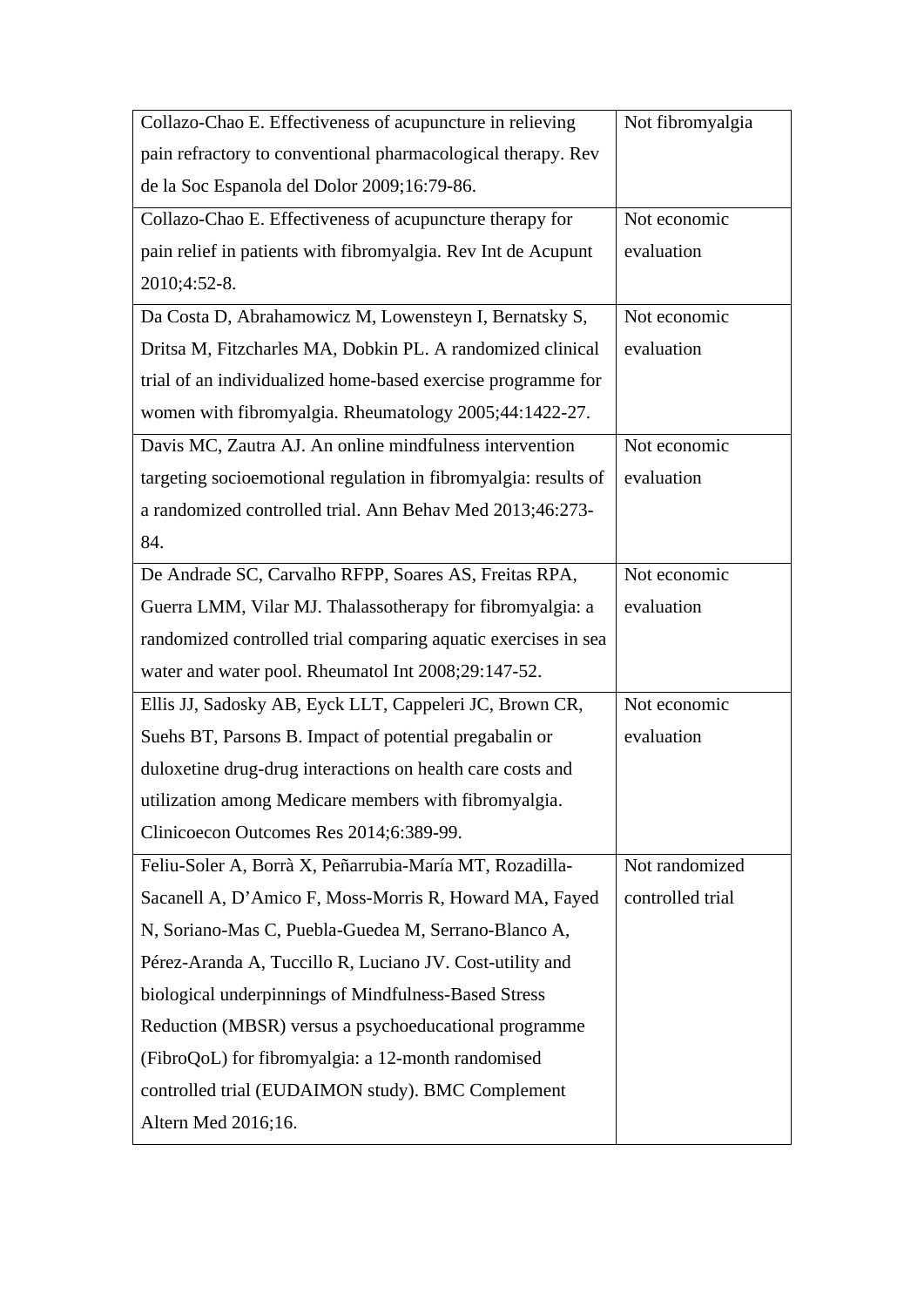| Fjorback L, Arendt M, Carstensen T, Fink P, Oernboel E,       | Conference abstract |
|---------------------------------------------------------------|---------------------|
| Rehfeld E, Walach H. Mindfulness therapy for Bodily distress  |                     |
| syndrome: Economic evaluation alongside a randomized trial.   |                     |
| J Psychosom Res 2012;72:480.                                  |                     |
| Fjorback LO, Carstensen T, Arendt M, Ørnbøl E, Walach H,      | Not fibromyalgia    |
| Rehfeld E, Fink P. Mindfulness therapy for somatization       |                     |
| disorder and functional somatic syndromes: analysis of        |                     |
| economic consequences alongside a randomized trial. J         |                     |
| Psychosom Res 2013;74:41-8.                                   |                     |
| Fraser K, Boulanger L, Chen S, Wu N, Peng X, Zhao Y.          | Conference abstract |
| Duloxetone treatment patterns and healthcare costs among      |                     |
| fibromyalgia patients with medicare supplemental insurance. J |                     |
| Pain 2010;11:S39.                                             |                     |
| Fraser K, Chen S, Wu N, Boulanger L, Peng X, Zhao Y. An       | Conference abstract |
| assessment of treatment patterns and healthcare costs among   |                     |
| working-aged individuals initiated with duloxetine for        |                     |
| fibromyalgia. J Pain 2010;11:39.                              |                     |
| Fraser K, Wu N, Chen S, Lamothe K, Boulanger L, Zhao Y.       | Conference abstract |
| Treating fibromyalgia with duloxetine among elderly patients: |                     |
| What is the association between average daily dose,           |                     |
| medication adherence, and healthcare costs? J Pain            |                     |
| 2010;11:S38.                                                  |                     |
| Frech F, Qian C, Gore M, Zhang Q. Treatment initiation        | Conference abstract |
| timing and healthcare costs in newly diagnosed patients with  |                     |
| fibromyalgia. Neurology 2016;86.                              |                     |
| Gore M, Sadosky A, Zlateva G, Claw D. Patterns of pain-       | Conference abstract |
| related pharmacotherapy and healthcare resource use among     |                     |
| elderly patients with fibromyalgia prescribed pregabalin.     |                     |
| Arthritis Rheum 2009;60:1411.                                 |                     |
| Gore M, Sadosky AB, Zlateva G, Claw DJ. Clinical              | Not economic        |
| characteristics, pharmacotherapy and healthcare resource use  | evaluation          |
| among patients with fibromyalgia newly prescribed             |                     |
| gabapentin or pregabalin. Pain Pract 2009;9:363-74.           |                     |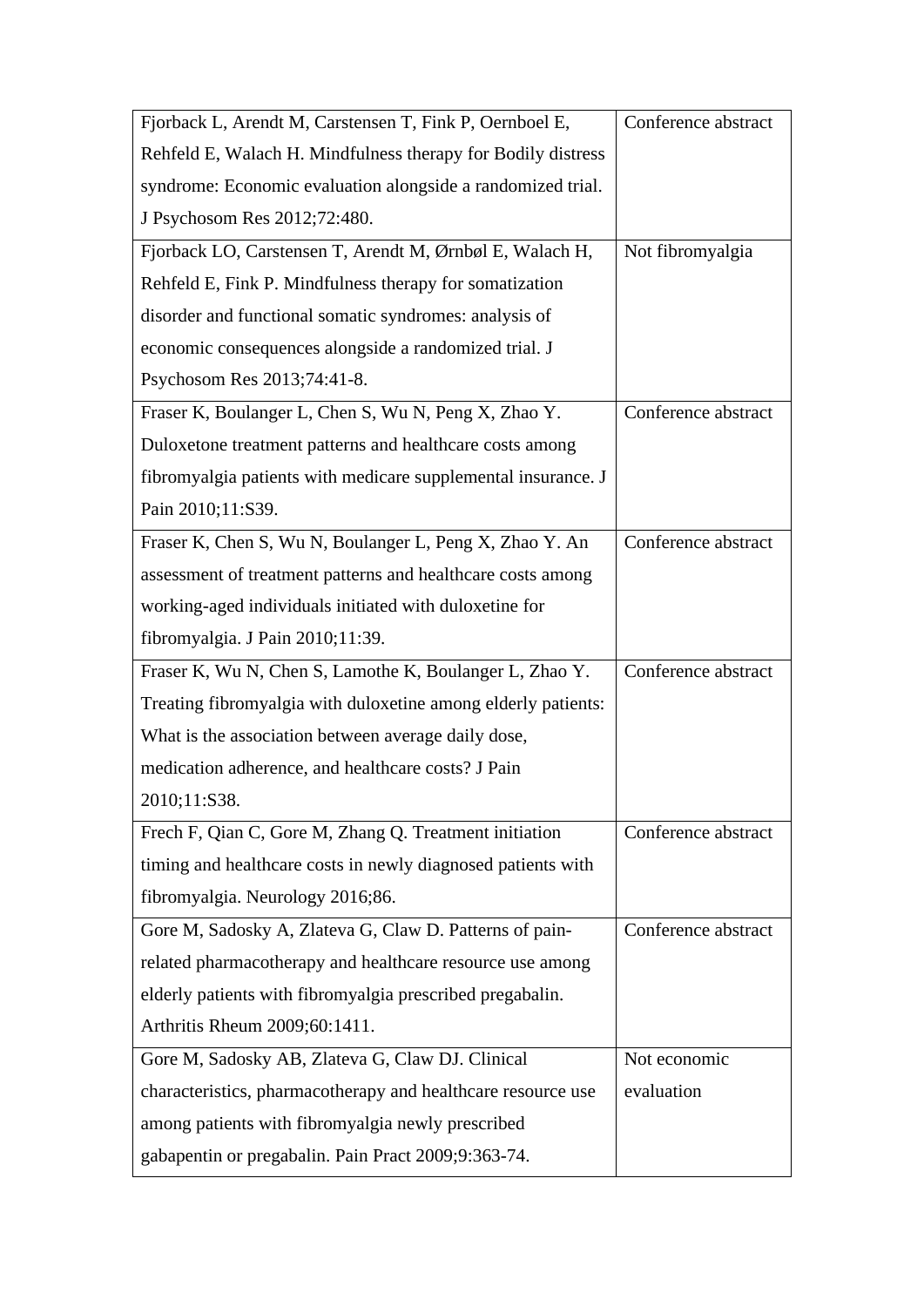| Gore M, Sadosky A, Zlateva G, Claw D. Initial use of             | Not economic     |
|------------------------------------------------------------------|------------------|
| pregabalin, patterns of pain-related pharmacotherapy, and        | evaluation       |
| healthcare resource use among older patients with                |                  |
| fibromyalgia. Am J Manag Care 2010;16:S144-53.                   |                  |
| Gore M, Tai K, Chandran A, Zlateva G, Leslie D. Clinical         | Not economic     |
| characteristics, pharmacotherapy, and healthcare resource use    | evaluation       |
| among patients with fibromyalgia newly prescribed                |                  |
| pregabalin or tricyclic antidepressants. J Med Econ              |                  |
| 2012;15:32-44.                                                   |                  |
| Gore M, Tai K, Chandran A, Zlateva G, Leslie D. Clinical         | Not economic     |
| comorbidities, treatment patterns, and healthcare costs among    | evaluation       |
| patients with fibromyalgia newly prescribed pregabalin or        |                  |
| duloxetine in usual care. J Med Econ 2012;15:19-31.              |                  |
| Graboski CL, Gray DS, Burnham RS. Botulinum toxin A              | Not fibromyalgia |
| versus bupivacaine trigger point injections for the treatment of |                  |
| myofascial pain syndrome: A randomised double blind              |                  |
| crossover study. Pain 2005;118:170-5.                            |                  |
| Gumà-Uriel L, Peñarrubia-María MT, Cerdà-Lafont M,               | Not randomized   |
| Cunillera-Puertolas O, Almeda-Ortega J, Fernández-Vergel R,      | controlled trial |
| García-Campayo J, Luciano JV. Impact of IPDE-SQ                  |                  |
| personality disorders on the healthcare and societal costs of    |                  |
| fibromyalgia patients: a cross-sectional study. BMC Fam          |                  |
| Pract 2016;17:1-10.                                              |                  |
| Harnett J, Margolis J, Cao Z, Fowler R, Sanchez RJ,              | Not economic     |
| Mardekian J, Silverman SL. Real-World Evaluation of              | evaluation       |
| Health-Care Resource Utilization and Costs in Employees          |                  |
| with Fibromyalgia Treated with Pregabalin or Duloxetine.         |                  |
| Pain Pract 2011;11:217-29.                                       |                  |
| Henriksson C, Carlberg U, Ilman MK, Lundberg G,                  | Not economic     |
| Henriksson KG. Evaluation of four outpatient educational         | evaluation       |
| programmes for patients with longstanding fibromyalgia. J        |                  |
| Rehabil Med 2004;36:211-9.                                       |                  |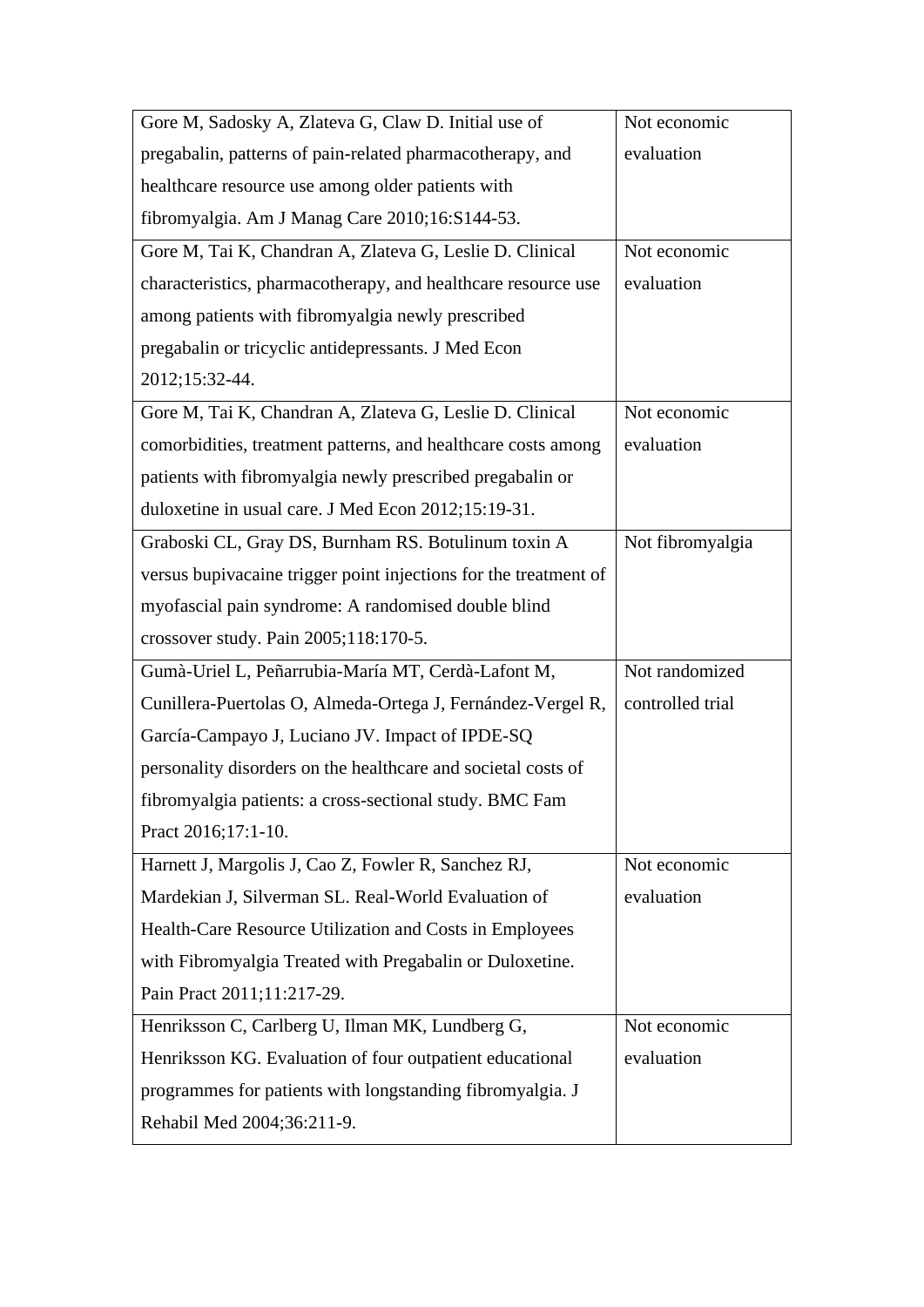| Juday T, Blum S, Erder MH. Cost of opioid use in a              | Conference abstract |
|-----------------------------------------------------------------|---------------------|
| commercially insured population of fibromyalgia patients.       |                     |
| Value Health 2009;12:A134-5.                                    |                     |
| Kemani MK, Olsson GL, Lekander M, Hesser H, Andersson           | Not fibromyalgia    |
| E, Wicksell RK. Efficacy and cost-effectiveness of acceptance   |                     |
| and commitment therapy and applied relaxation for               |                     |
| longstanding pain: A Randomized Controlled Trial. Clin J        |                     |
| Pain 2015;31:1004-16.                                           |                     |
| Kleinman NL, Sanchez R, Beren I, Lynch WD, Cappeleri JC,        | Conference abstract |
| Joshi AV. Health outcomes and costs among employees with        |                     |
| fibromyalgia treated with pregabalin vs standard of care. Pain  |                     |
| Med 2011;12:488.                                                |                     |
| Kleinman NL, Sanchez RJ, Lynch WD, Cappeleri JC, Beren          | Not economic        |
| IA, Joshi AV. Health Outcomes and Costs among Employees         | evaluation          |
| with Fibromyalgia Treated with Pregabalin vs. Standard of       |                     |
| Care. Pain Pract 2011;11:540-51.                                |                     |
| Kroese ME, Severens JL, Schulpen GJ, Bessems MC, Nijhuis        | Not economic        |
| FJ, Landewé RB. Specialized rheumatology nurse substitutes      | evaluation          |
| for rheumatologists in the diagnostic process of fibromyalgia:  |                     |
| a cost-consequence analysis and a randomized controlled trial.  |                     |
| J Rheumatol 2011;38:1413-22.                                    |                     |
| Lightfoot RW, Luft BJ, Rahn DW, Steere AC, Sigal LH,            | Not fibromyalgia    |
| Zoschke DC, Gardner P, Britton MC, Kaufman RL. Empiric          |                     |
| parenteral antibiotic treatment of patients with fibromyalgia   |                     |
| and fatigue and a positive serologic result for Lyme disease: A |                     |
| cost-effectiveness analysis. Ann Intern Med 1993;119:503-9.     |                     |
| Lind BK, Lafferty WE, Tyree PT, Diehr PK. Comparison of         | Not economic        |
| health care expenditures among insured users and nonusers of    | evaluation          |
| complementary and alternative medicine in Washington state:     |                     |
| A cost minimization analysis. J Altern Complement Med           |                     |
| 2010;16:411-7.                                                  |                     |
| Ljótsson B, Atterlöf E, Lagerlöf M, Andersson E, Jernelöv S,    | Not randomized      |
| Hedman E, Kemani M, Wicksell RK. Internet-delivered             | controlled trial    |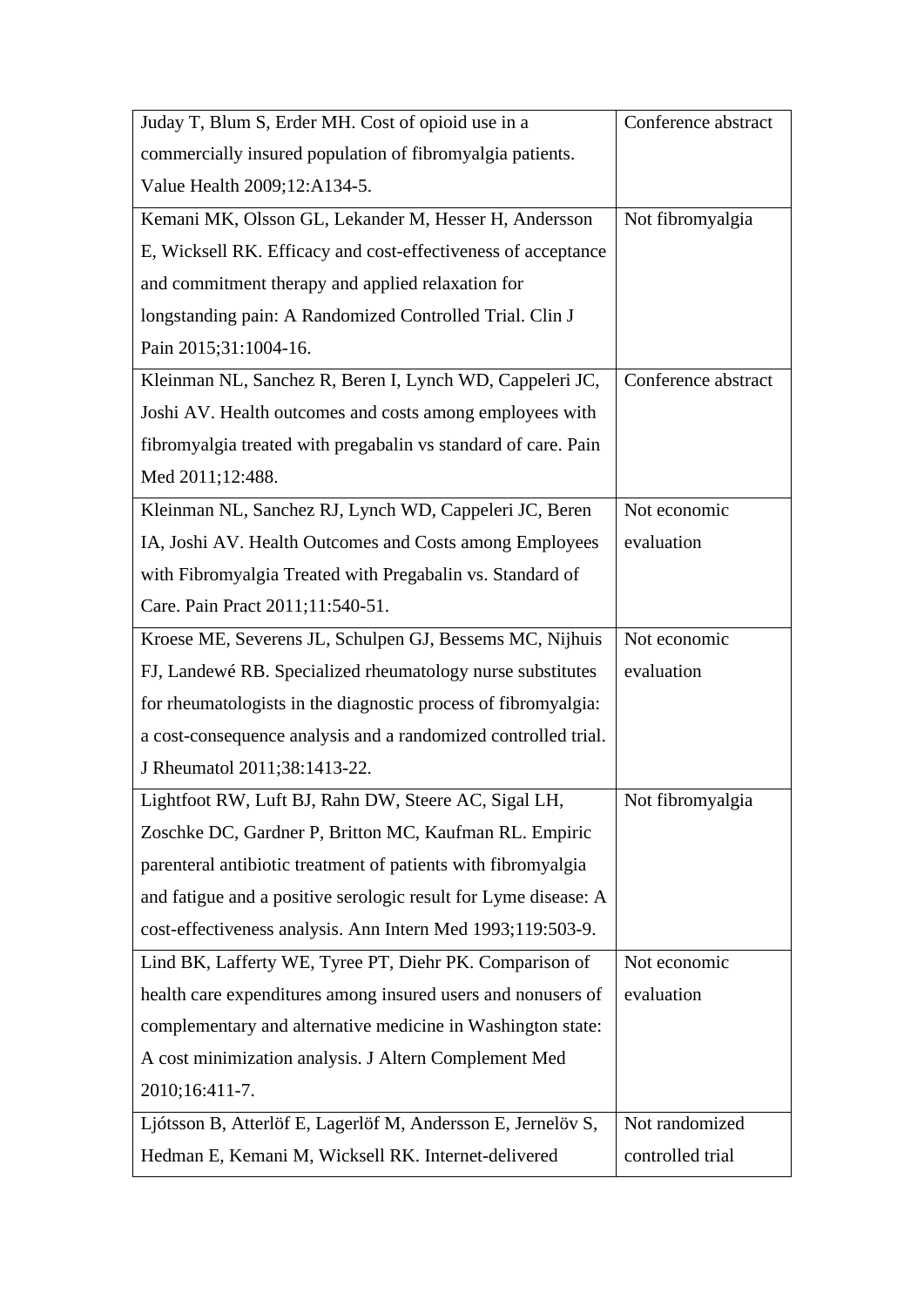| acceptance and values-based exposure treatment for             |                     |
|----------------------------------------------------------------|---------------------|
| fibromyalgia: a pilot study. Cogn Behav Ther 2014;43:93-       |                     |
| 104.                                                           |                     |
| Lloyd A, Castelnuovo E, Boomershine CS, Choy E, Chandran       | Conference abstract |
| A, Zlateva G. The cost-effectiveness of pregabalin (lyrica®)   |                     |
| in the treatment of severe fibromyalgia in the United States.  |                     |
| Value Health 2010;13:A126.                                     |                     |
| Lloyd A, Boomershine CS, Choy EH, Chandran A, Zlateva G.       | Without non-        |
| The cost-effectiveness of pregabalin in the treatment of       | pharmacological     |
| fibromyalgia: US perspective. J Med Econ 2012;15:481-92.       | intervention group  |
| Marlow N, Simpson K, Zoller J, Short B. Medication             | Conference abstract |
| adherence and healthcare costs among patients with             |                     |
| fibromyalgia: Combination medication versus duloxetine,        |                     |
| pregabalin, and milnacipran initiators. Arthritis Rheum        |                     |
| 2013;65:S1222.                                                 |                     |
| Marlow NM, Simpson KN, Vaughn IA, Jo A, Zoller JS, Short       | Not economic        |
| EB. Healthcare Costs and Medication Adherence Among            | evaluation          |
| Patients with Fibromyalgia: Combination Medication vs.         |                     |
| Duloxetine, Milnacipran, Venlafaxine, and Pregabalin           |                     |
| Initiators. Pain Pract 2018;18:154-69.                         |                     |
| McNett M, Goldenberg D, Schaefer C, Hufstader M, Baik R,       | Not economic        |
| Chandran A, Zlateva G. Treatment patterns among physician      | evaluation          |
| specialties in the management of fibromyalgia: results of a    |                     |
| cross-sectional study in the United States. Curr Med Res Opin  |                     |
| 2011;27:673-83.                                                |                     |
| Ramírez-Gámez J, Dueñas-Tentori H. Cost-effectiveness of       | Conference abstract |
| duloxetine compared to pregabaline in patients with            |                     |
| fibromyalgia from the public health care system perspective in |                     |
| México. Value Health 2011;14:A563.                             |                     |
| Rivera FC, Ramírez-Gámez J, Ruiz I, Ortiz-Escalante K.         | Without non-        |
| [Cost-effectiveness of the use of duloxetine in the            | pharmacological     |
| pharmacological treatment of fibromialgia in Mexico]. Arch     | intervention group  |
| Neurocienc 2013;18:126-37.                                     |                     |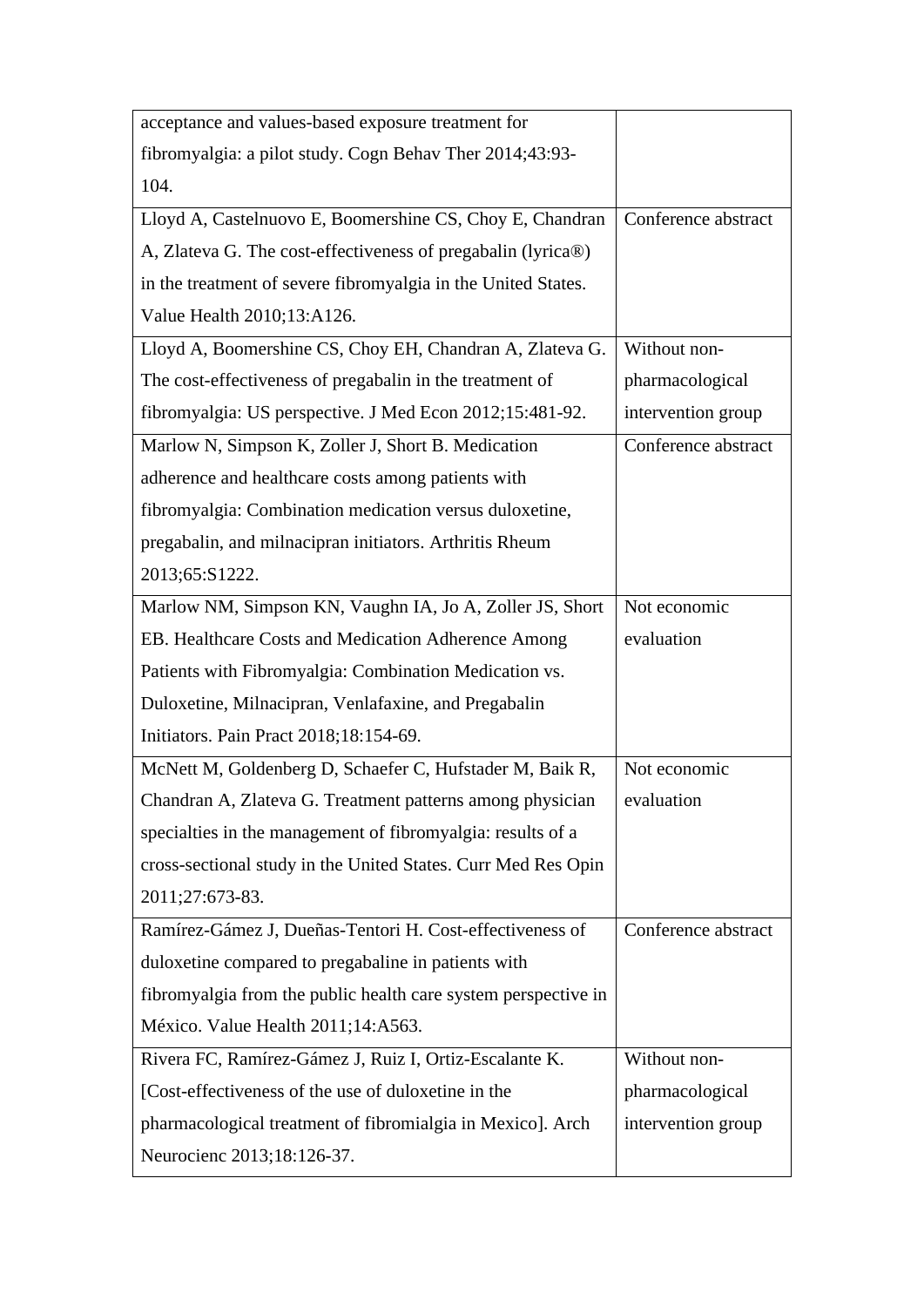| Schmid A, Harvey WF, Price LL, Wang C. Cost-effectiveness        | Conference abstract |
|------------------------------------------------------------------|---------------------|
| and yield of different recruitment strategies utilized in an     |                     |
| exercise trial of fibromyalgia patients. Arthritis Rheum         |                     |
| 2014;66:S1019-S20.                                               |                     |
| Schröder A, Ørnbøl E, Jensen JS, Sharpe M, Fink P. Long-         | Not fibromyalgia    |
| term economic evaluation of cognitive-behavioural group          |                     |
| treatment versus enhanced usual care for functional somatic      |                     |
| syndromes. J Psychosome Res 2017;94:73-81.                       |                     |
| Simister HD, Tkachuk GA, Shay BL, Vincent N, Pear JJ,            | Not economic        |
| Skrabek RQ. Randomized Controlled Trial of Online                | evaluation          |
| Acceptance and Commitment Therapy for Fibromyalgia. J            |                     |
| Pain 2018;19:741-53.                                             |                     |
| Silverio-Lopes S, Anjos F, Carneiro-Suliano L, Jorge M.          | Conference abstract |
| Auriculotherapy in the treatment of fibromyalgia: Evaluation     |                     |
| of the consumption of analgesics and anti-inflammatory           |                     |
| drugs. J Altern Complement Med 2019;25(10):A12.                  |                     |
| Stillman AM. The effect of anger management and                  | Not randomized      |
| communication training on functional and quality-of-life         | controlled trial    |
| status in fibromyalgia patients. Utah State University           |                     |
| 2005;PhD:246p.                                                   |                     |
| Straube S, Phillips C, Moore A, Derry S, McQuay H.               | Conference abstract |
| Asymmetric benefits affect cost benefit calculations in          |                     |
| fibromyalgia. Eur J Pain 2009;13:S221-2.                         |                     |
| van Eijk-Hustings Y, Kroese M, Tan F, Boonen A, Bessems-         | Not economic        |
| Beks M, Landewé R. Challenges in demonstrating the               | evaluation          |
| effectiveness of multidisciplinary treatment on quality of life, |                     |
| participation and health care utilisation in patients with       |                     |
| fibromyalgia: a randomised controlled trial. Clin Rheumatol      |                     |
| 2013;32:199-209.                                                 |                     |
| Wang BCM, Fang CH, Furnback WE, Ney JP, Garrison L.              | Conference abstract |
| Estimating the cost-effectiveness of pregabalin for the          |                     |
| treatment of severe fibromyalgia in Taiwan. Value Health         |                     |
| 2013;16:A105.                                                    |                     |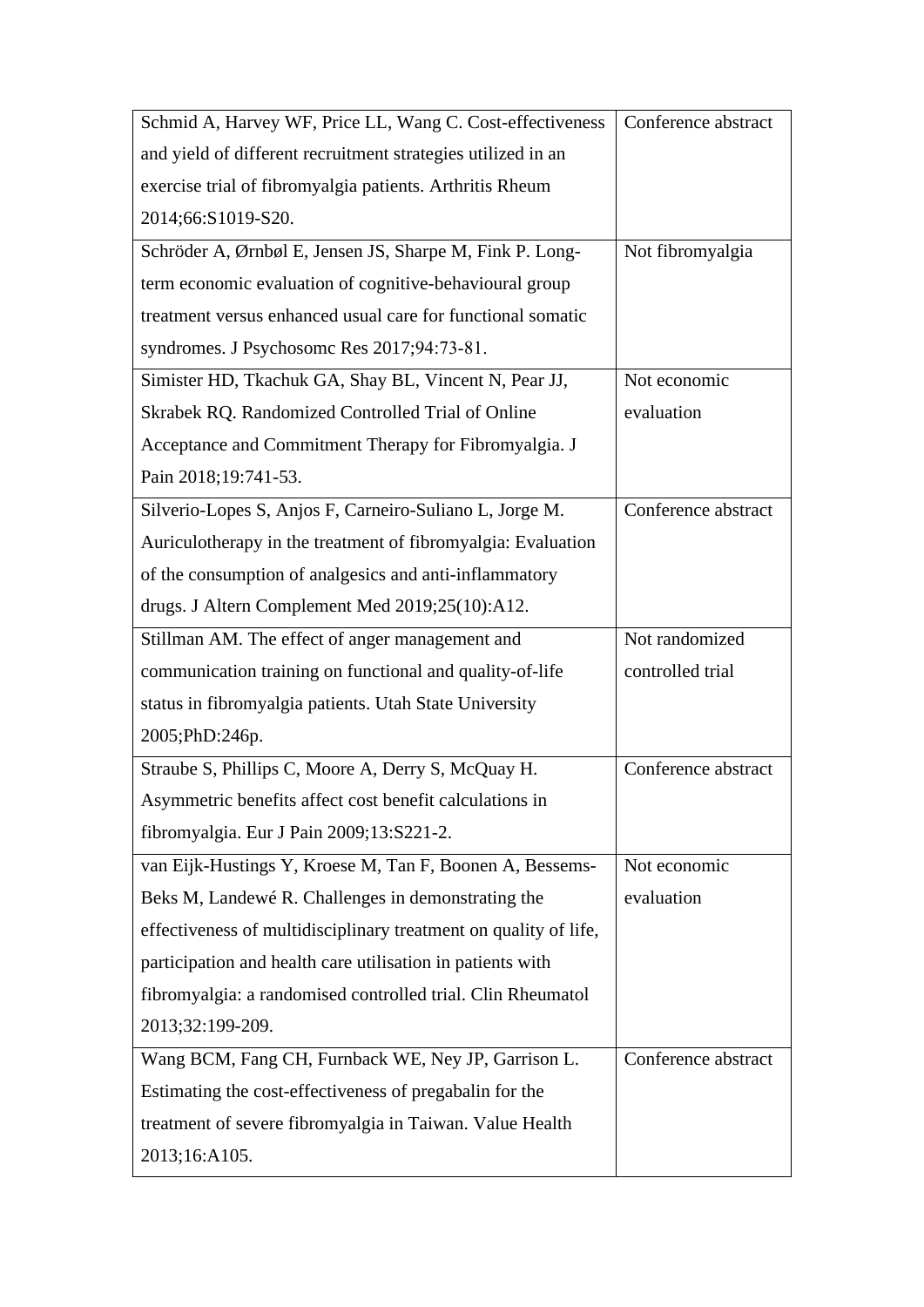| Wolfe F, Walitt BT, Katz RS, Lee YC, Michaud KD, Häuser       | Conference abstract |
|---------------------------------------------------------------|---------------------|
| W. An 11-year longitudinal study of pharmacologic therapy in  |                     |
| fibromyalgia. Arthritis Rheum 2011;63:S628.                   |                     |
| Wong JB, Wang C. Cost-effectiveness of Tai CHI mind-body      | Conference abstract |
| exercise for the treatment of fibromyalgia. Arthritis Rheum   |                     |
| 2012;64:S1121.                                                |                     |
| Zhao Y, Sun P, Sun S. Comparison of the most common           | Conference abstract |
| reasons for inpatient admissions among fibromyalgia patients  |                     |
| on duloxetine versus pregabalin. Value Health 2011;14:A412.   |                     |
| Zhao Y, Sun P, Sun S. Differences in outpatient care among    | Conference abstract |
| fibromyalgia patients on duloxetine versus pregabalin. Value  |                     |
| Health 2011;14:A412.                                          |                     |
| Zhao Y, Sun P, Watson P, Mitchell B, Swindle R.               | Not economic        |
| Comparison of Medication Adherence and Healthcare Costs       | evaluation          |
| between Duloxetine and Pregabalin Initiators among Patients   |                     |
| with Fibromyalgia. Pain Pract 2011;11:204-16.                 |                     |
| Zhao Y, Sun P, Bernauer M. Comparing common reasons for       | Not economic        |
| inpatient and outpatient visits between commercially-insured  | evaluation          |
| duloxetine or pregabalin initiators with fibromyalgia. J Pain |                     |
| Res 2012;5:443-51.                                            |                     |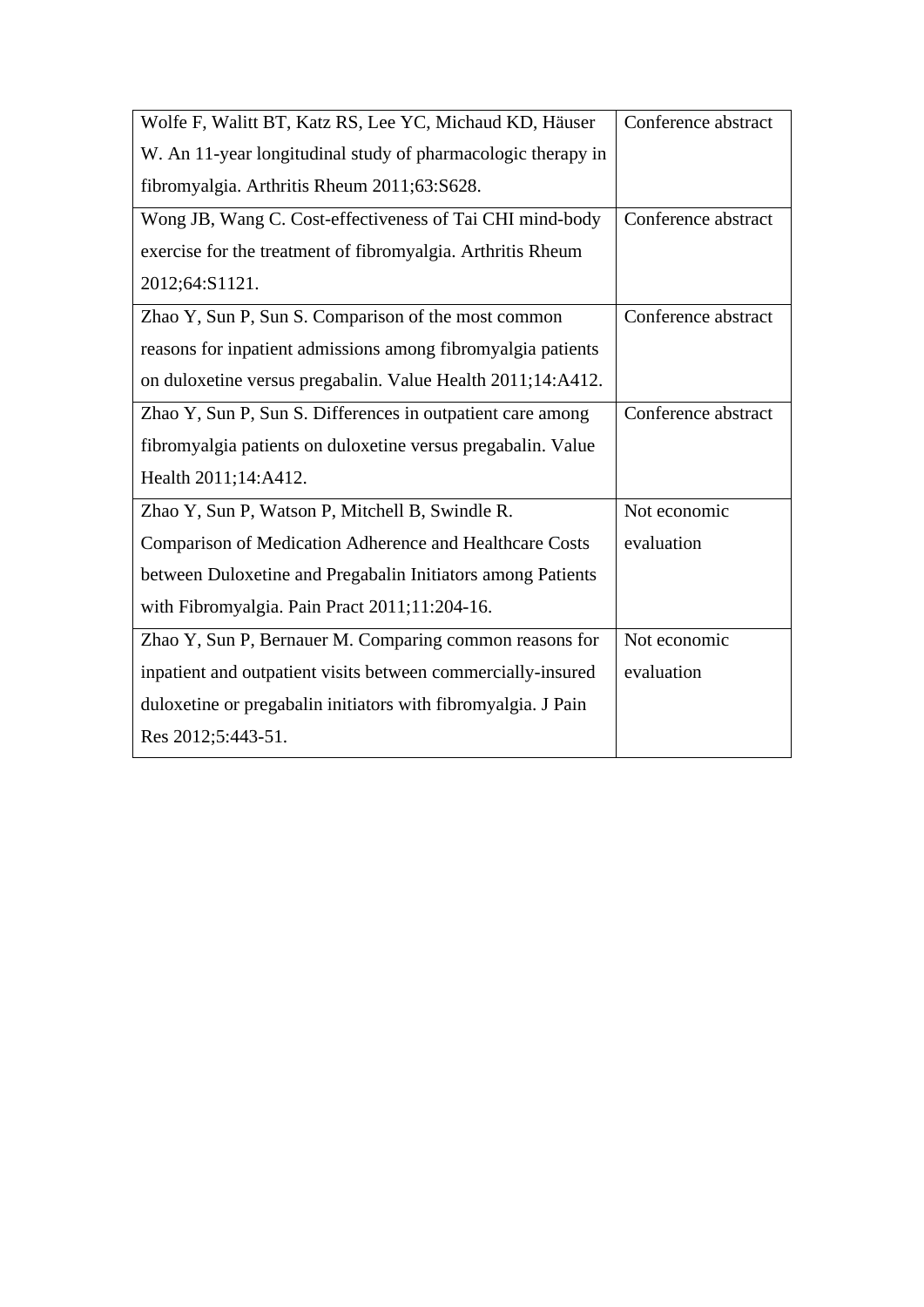| <b>Study</b>  | Description of the interventions according to the TIDIER guide                                     | Description of the costs' categories         |
|---------------|----------------------------------------------------------------------------------------------------|----------------------------------------------|
| Goossens et   | Educational cognitive group: intervention was offered in an outpatient clinic of a rehabilitation  | Healthcare costs: interventions, general     |
| al., 1996[10] | centre, in groups of six patients. This group received an educational program for 12 2-hour        | practitioner contacts, outpatient specialist |
|               | sessions spread over six weeks, provided by one member of the interdisciplinary rehabilitation     | contacts, physical therapy, alternative      |
|               | staff. Additionally, patients received a cognitive treatment for 12 90-minute sessions spread      | healthcare, hospitalizations, home help,     |
|               | over six weeks. The cognitive treatment was grouped into three phases: reconceptualization,        | prescribed medications and over the          |
|               | skills acquisition with relaxation supported by an EMG biofeedback, and generalization,            | counter medications <sup>a</sup> .           |
|               | provided by a psychologist with 10 years' experience in cognitive behaviour therapy for            | Patient and family costs: paid and unpaid    |
|               | chronic pain. Patients were given and asked to complete homework assignments each session.         | help, transportation costs, out of pocket    |
|               | At the end of the program, an individual tailored audiotape and texts were given to patients use   | expenses for pain related activities and     |
|               | after discharge.                                                                                   | purchases.                                   |
|               | <i>Educational discussion group:</i> intervention was offered in an outpatient clinic of a         | Lost productivity costs: absence from        |
|               | rehabilitation centre, in groups of six patients. The educational program lasted for 12 2-hour     | work and days lost from usually daily        |
|               | sessions spread over six weeks, and consisted of information about psychosocial factors that       | activities.                                  |
|               | influence pain, ergonomic principles applied to daily activities, and social security legislation, | Costs were collected using a weekly cost     |
|               | for chronic pain in general, provided by one member of the interdisciplinary rehabilitation        | diary.                                       |
|               | staff. Each session ended with a physical exercise, such as swimming and bicycling. This group     |                                              |
|               | also participated in a group discussion program for 12 90-minute sessions spread over six          |                                              |
|               | weeks, during which patients were requested to read parts of a book about pain, to share the       |                                              |
|               | information and their own thoughts with other group members, and to listen to various              |                                              |

Appendix 3. Complete description of the interventions, outcomes, and cost categories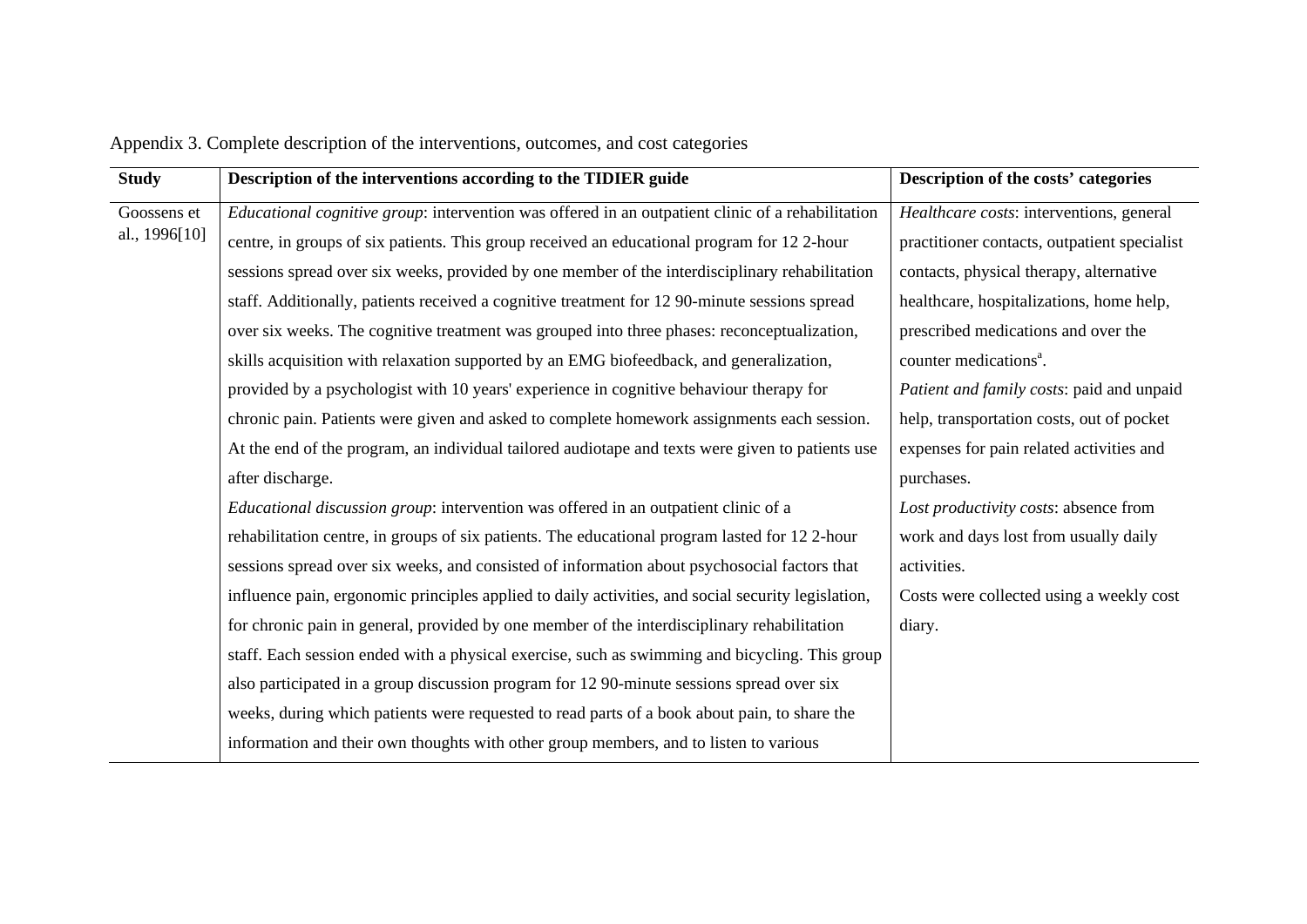|                      | audiotaped music. The intervention was provided by a psychologist with 10 years' experience    |                                             |
|----------------------|------------------------------------------------------------------------------------------------|---------------------------------------------|
|                      | in cognitive behaviour therapy for chronic pain.                                               |                                             |
|                      | Waiting list condition group: included only to measure short term effects.                     |                                             |
| Oliver et al.,       | Social support group: intervention was delivered in group for 10 weekly meetings, followed by  | Healthcare costs: contacts with             |
| 2001[34]             | 10 monthly meetings. Each meeting had two hours. At the first group meeting, group members     | physicians, mental health specialist,       |
|                      | were told by the investigators that support groups can be effective in helping people to deal  | rehabilitation specialist (e.g., physical   |
|                      | with their fibromyalgia symptoms. Beginning at the second meeting, no staff members were       | therapist, occupational therapist),         |
|                      | present during the discussions. The social support group tasks were assigned by the            | technicians, nurse practitioner, nurse and  |
|                      | investigators, given to the group in written form at the beginning of the meetings, and ranged | physician' assistant, medical tests,        |
|                      | from electing a group chairperson to lead the group throughout the study to discussing common  | emergency room visits, inpatient stays,     |
|                      | emotions associated with fibromyalgia. Attendance was about 40%.                               | and medications.                            |
|                      | Social support and education group: intervention was delivered in group, for 10 weekly         | Costs were collected from the participants' |
|                      | meetings, followed by 10 monthly meetings, with one hour of education and one hour of social   | medical records.                            |
|                      |                                                                                                |                                             |
|                      | support. Intervention consisted of health education provided in lecture format followed by     |                                             |
|                      | social support. Materials for the education intervention were adapted from the fibromyalgia    |                                             |
|                      | literature and lectures were given by professional health educators. Attendance was about 40%. |                                             |
|                      | Control group: did not receive treatment and participated in the assessment interviews only.   |                                             |
| Ziljstra et al       | Spa treatment group: intervention was delivered in a hotel in Jerba, Tunisia.                  | Healthcare costs: spa treatment, general    |
| 2007[53] $\boxed{7}$ | Thalassotherapy was provided in a thalassocentre by qualified Tunisian staff. Patients were    | practitioner, specialist, paramedical       |
|                      | assessed by the spa doctor, who composed a therapy programme according to their individual     | professionals, alternative medicine,        |
|                      | demands. Each session included four out of the following modalities: Turkish bath, hot packs   | hospitalization (including general and      |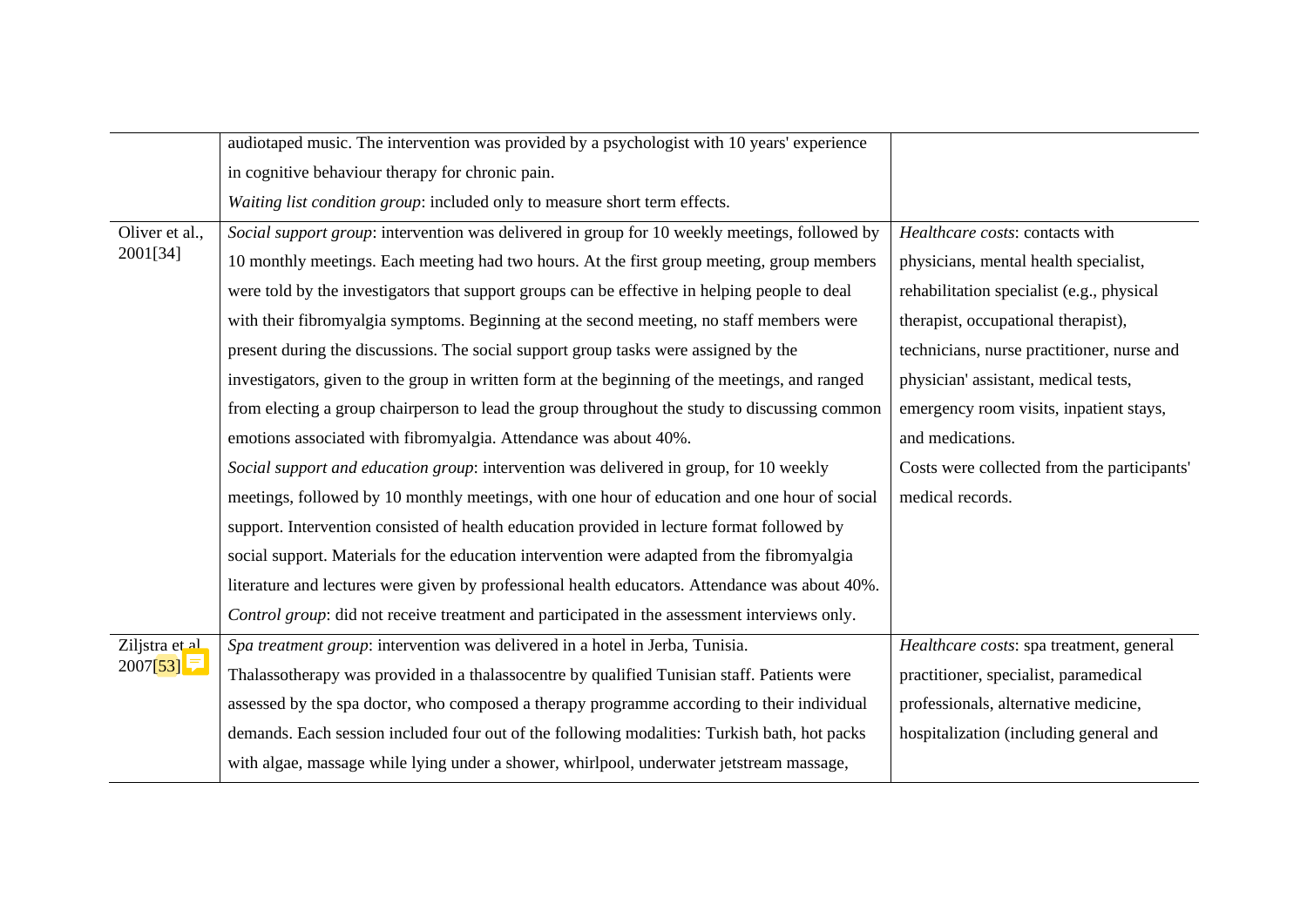|                        | pool exercise and massage, and lasted for approximately three hours. The thalassotherapy        | university hospital), prescription drugs        |
|------------------------|-------------------------------------------------------------------------------------------------|-------------------------------------------------|
|                        | programme consisted of seven or eight sessions divided over 15 days. Supervised group           | and over the counter medications <sup>a</sup> . |
|                        | exercise programme included warming-up, gentle stretching and various forms of low-impact       | Patient and family costs: paid household        |
|                        | aerobic exercise. This programme was offered in groups of four to five patients, consisted of   | help, informal care, travel costs for visit     |
|                        | seven 1-hour sessions, with moderate intensity, scheduled on days when no thalassotherapy       | medical care and professional domestic          |
|                        | was given, and provided by a sports instructor. Patient education programme included general    | care.                                           |
|                        | information on fibromyalgia, importance of physical fitness and exercise, the role of emotions  | Lost productivity costs: absenteeism from       |
|                        | in fibromyalgia, finding a balance between workload and capacity, stress handling, coping with  | work.                                           |
|                        | reactions from others, sense and nonsense about drugs, diets, complementary and alternative     | Costs were collected using a monthly            |
|                        | medicine. The patient education programme consisted of seven sessions of 1.5 hours, was         | questionnaire.                                  |
|                        | provided by a rheumatologist, and delivered in small groups (the first and seventh sessions     |                                                 |
|                        | were plenary sessions).                                                                         |                                                 |
|                        | Control group: participants were told they were participating in an observational study to      |                                                 |
|                        | assess the impact of fibromyalgia on several aspects of health and social functioning. They     |                                                 |
|                        | continued treatment as usual provided by their own physicians.                                  |                                                 |
| $\overline{G}$ usi and | Exercise group: received usual care with the addition of a water-based exercise programme, in   | Healthcare costs: hospital stays, drug          |
| Tomas-<br>Carus,       | the facilities of the University of Extremadura, Spain. The exercise programme was performed    | usage, secondary and primary care               |
| 2008[11]               | in a waist-high pool of warm water (33 degrees). Each session included 10 min of warm-up, 10    | appointments, personnel, sport technician,      |
|                        | min of aerobic exercises at 60-65% of maximal heart rate, 20 min of overall mobility and lower  | nurse, insurances and prevention,               |
|                        | limb strength exercises, another set of 10 min of aerobics at 60-65% of maximal heart rate, and | facilities (renting pool and safeguards),       |
|                        | 10 min of cooling down exercises. The intervention was offered three times a week for one       | management and medication.                      |
|                        |                                                                                                 |                                                 |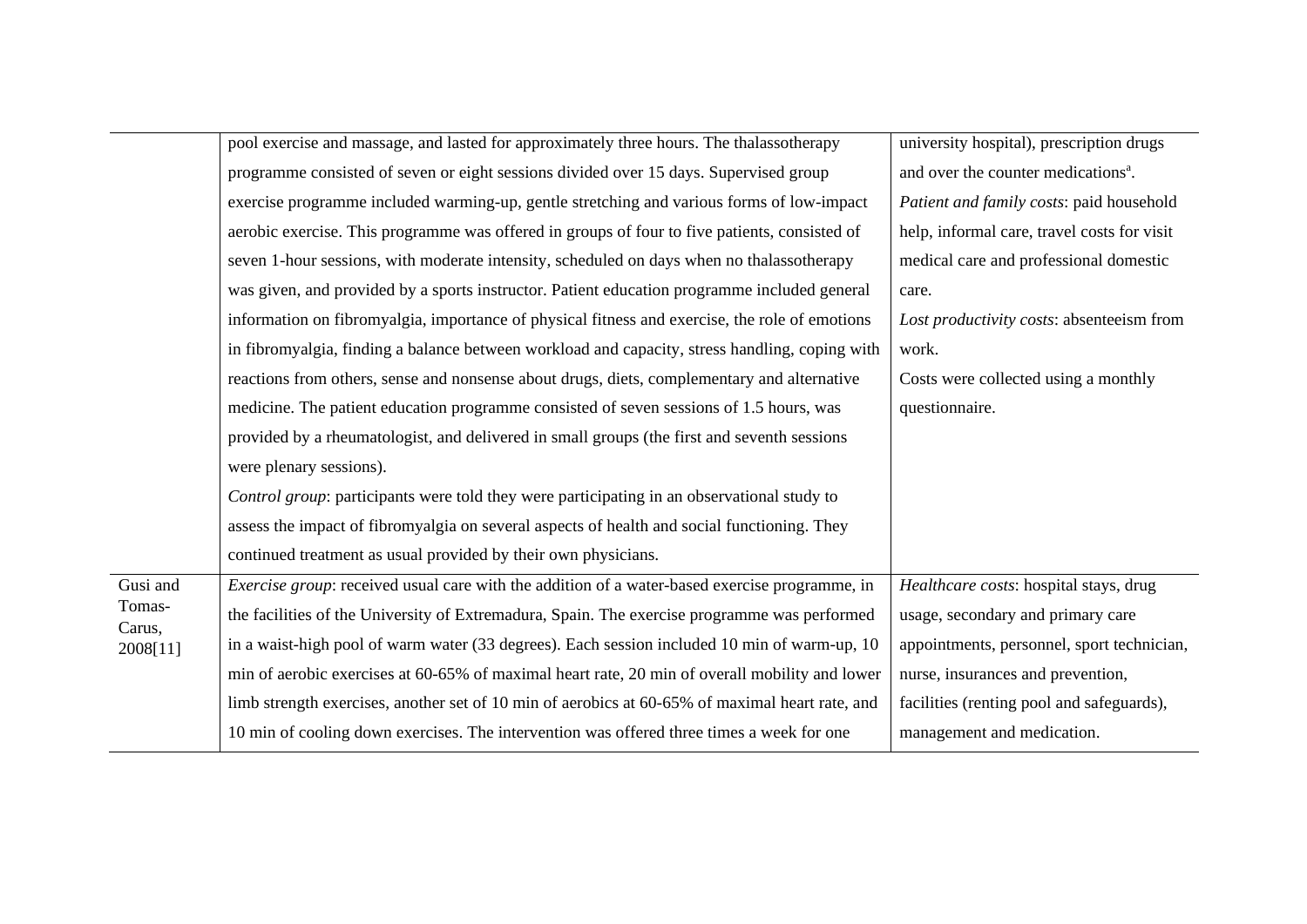|               | hour per session over a period of eight months, provided in a group by a qualified exercise        | Patient and family costs: time spent in      |
|---------------|----------------------------------------------------------------------------------------------------|----------------------------------------------|
|               | leader.                                                                                            | therapy and in displacements, clothing,      |
|               | Control group: received standard medical attention in the public system (hospital and              | and travel costs.                            |
|               | outpatient clinic including primary care) and the social support of the local fibromyalgia         |                                              |
|               | association. This care could be considered the average standard of care or better for patients     |                                              |
|               | with fibromyalgia. Participants continued their daily activities, which did not include any form   |                                              |
|               | of physical exercise similar to that in the programme.                                             |                                              |
| Luciano et    | Intervention group: received a psychoeducative program added to usual care, in groups with a       | Healthcare costs: medication, service        |
| al., 2013[28] | maximum of 18 patients per group, in a conference room of a general practice unit of               | receipt (emergency service, general          |
|               | Barcelona, Spain. The educative part of the program (five sessions) included information about     | medical inpatient hospital admissions,       |
|               | typical symptoms, usual course, comorbid medical conditions, potential causes of the illness,      | outpatient healthcare services as visits to  |
|               | the influence of psychosocial factors on pain, current pharmacological and non-                    | general practitioner, nurse, social worker,  |
|               | pharmacological treatments, the benefits of regular exercise, and the typical barriers to          | psychologist, and other community            |
|               | behavioural change. The autogenic training was especially recommended for immediate                | healthcare professionals), diagnostic tests  |
|               | physical and mental relaxation, pain relief, and stress reduction. Other objectives were to create | and costs of the staff responsible for the   |
|               | a space in which the conflictual emotional experiences manifested in the patient's bodies could    | intervention.                                |
|               | be elaborated and to facilitate emotive exchange with other patients suffering from the same       | Lost productivity costs: days of sick leave. |
|               | condition. The intervention was offered for nine 2-hour sessions delivered over a 2-month          | Costs were collected using the Client        |
|               | period (one afternoon session per week). The educational sessions were intercalated with the       | Service Receipt Inventory adapted.           |
|               | autogenic training sessions until the nine weeks were completed. The speakers of the educative     |                                              |
|               | part included four general practitioners and one rheumatologist, and the autogenic training was    |                                              |
|               | led by a clinical psychologist. This group achieved 68% of adherence.                              |                                              |
|               |                                                                                                    |                                              |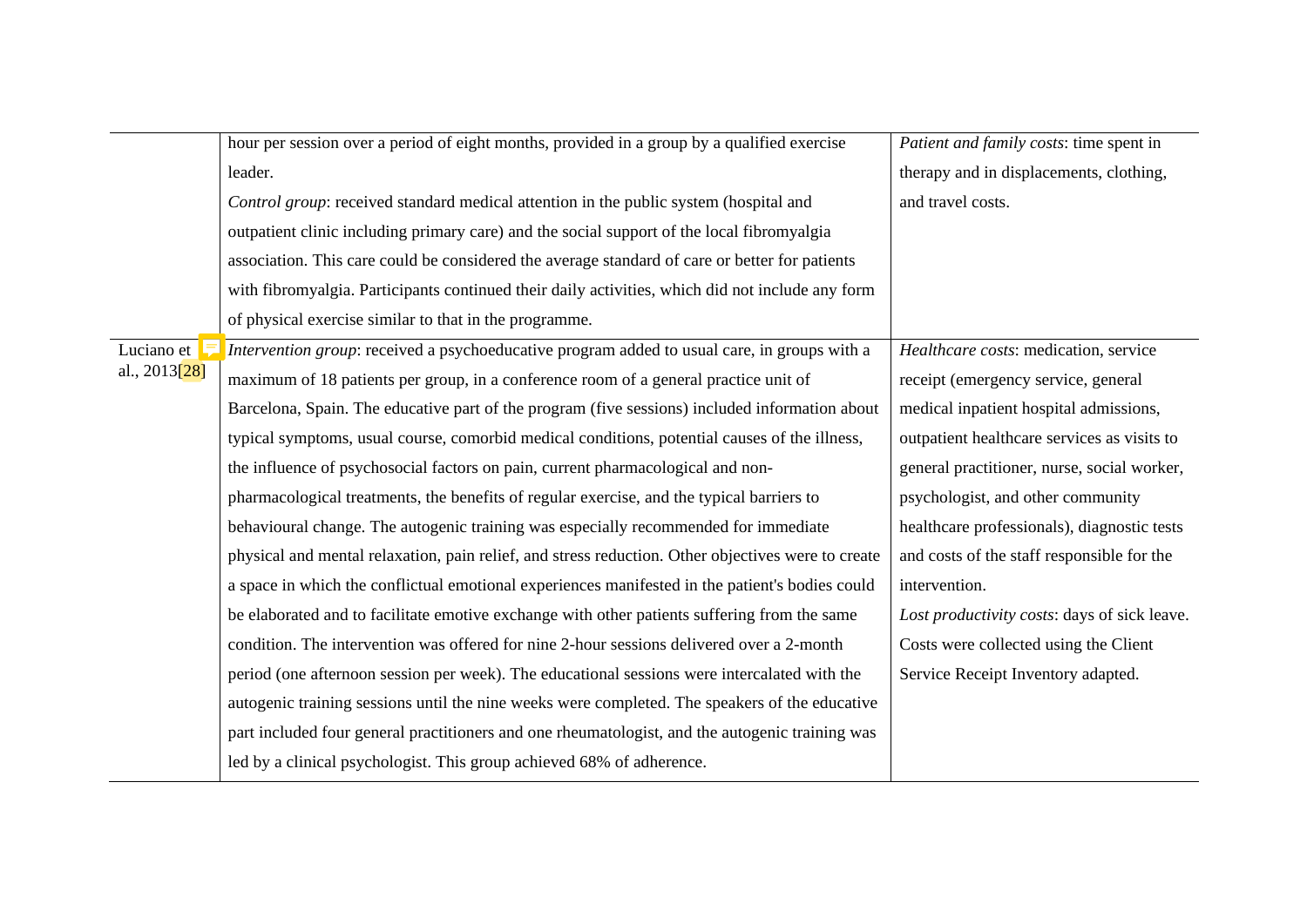|                           | Control group: patients received individual usual care in a healthcare centre provided by a     |                                              |
|---------------------------|-------------------------------------------------------------------------------------------------|----------------------------------------------|
|                           | general practitioner. The treatment provided was mainly pharmacological and adjusted to the     |                                              |
|                           | symptomatic profile of the patient. In addition, counselling about aerobic exercise adjusted to |                                              |
|                           | patient's physical limitations was usually provided.                                            |                                              |
| Luciano et                | Cognitive behavioural therapy group: the intervention was delivered by trained therapists in    | Healthcare costs: medication use, service    |
| al., 2014 <sup>[24]</sup> | the Torrero health centre, in groups with a maximum of eight patients per group. The cognitive  | receipt (emergency service, general          |
|                           | behavioural therapy group intervention consisted of two major components: cognitive             | medical inpatient hospital admissions, and   |
|                           | restructuring and coping. Nine standard cognitive behavioural therapy sessions and an           | outpatient healthcare services, including    |
|                           | additional pain catastrophizing session that began after the coping session were provided (this | total visits to general practitioner, nurse, |
|                           | additional session was directed especially at participants who showed high rumination). Only    | social worker, psychologist, and other       |
|                           | minor analgesics were allowed. The duration of the intervention was 10 to 12 weeks, with 10     | community healthcare professionals),         |
|                           | weekly 90-minute sessions.                                                                      | diagnostic tests and costs of the staff      |
|                           | Food and Drug Administration-recommended pharmacological treatment group: treatment             | running the cognitive behavioural therapy    |
|                           | with pregabalin (300 to 600 mg/day) and duloxetine (60 to 120 mg/day) was administered          | intervention.                                |
|                           | individually to patients with major depressive disorder for six months, by two psychiatrists.   | Lost productivity costs: days of sick leave. |
|                           | Treatment-as-usual group: received the individual standard care offered by general              | Costs were assessed using the Client and     |
|                           | practitioners in the health centres. To improve this group's treatment, the doctors received a  | Service Receipt Inventory-Spanish            |
|                           | "Guide for the Treatment of Fibromyalgia in Primary Care". Treatment as usual implies that      | version.                                     |
|                           | doctors selected a pharmacological treatment. However, the treatment recommended in the         |                                              |
|                           | guide matched that of the recommended pharmacological intervention. In addition, patients       |                                              |
|                           | received counselling to aerobic exercises adjusted to patients' physical level. The general     |                                              |
|                           | practitioner determined the frequency of patient visits for six months.                         |                                              |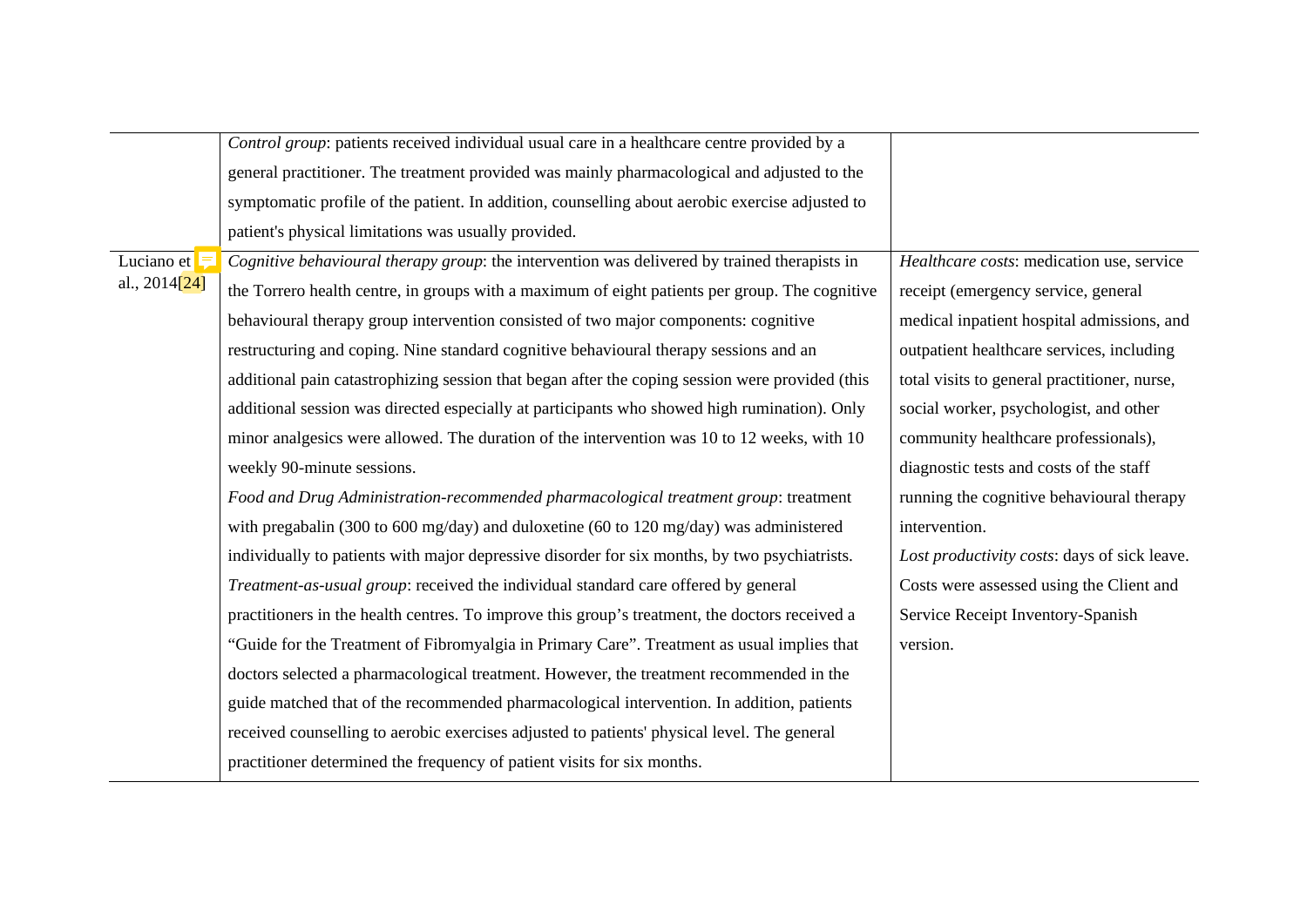Van Eijk-Hustings et <sup>5</sup> al., 2016[47] *Multidisciplinary intervention group*: received intervention in an outpatient convalescence setting affiliated to the Maastricht University Medical Centre and a community gym, in groups of nine to 10 patients, by a trained and experienced multidisciplinary team. The intervention was designed as a two-phase group. In phase 1, sociotherapy included education, was based on transactional analysis and aimed to increase social behaviour strategies and social support. Sociotherapy was given twice a week at the start and at the end of the week. Physical therapy was given twice a week and comprised aerobic exercise, strength training of the arms and legs, different forms of relaxation, and exercises. Physical therapy was scheduled based on the individual patient's results on the 6-min walk test, the 3-min step test and on 3 min working with the shoulder press measured by the physical therapist at the start of the program. If necessary, instruction and support by an occupational therapist could take part of the physical therapy. Psychotherapy was given once a week and consisted of general information about fibromyalgia and pain mechanisms. Creative arts therapy was given once a week and focused on the opportunity to express feelings by visual arts instead of verbal expressions. The purpose of phase 2 meetings was to repeat the key messages about coping in order to preserve the behavioural change achieved in phase 1. Phase 1 consisted of a 12-week course, three half days per week, with two therapy sessions of 1.5-hour duration per day. Phase 2 was an aftercare program and consisted of five meetings, scheduled over a period of nine months. In addition to these meetings, a maximum of seven individual therapy sessions with one of the therapists could be scheduled if considered necessary by the therapist and the patient. Seven patients did not attend more than 70% of the scheduled sessions.

*Healthcare costs*: contacts with general practitioners, medical specialists (e.g. rheumatologists, orthopaedists), physical therapists and other paramedical therapists (e.g. psychotherapists), medication, assistive devices, and intervention costs. *Patient and family costs*: professional home help per week received, participation in different types of health activities, over the counter medications, help from spouses, other relatives or paid household help per week, and prepared meals used. Costs were measured retrospectively using a two-monthly cost questionnaire.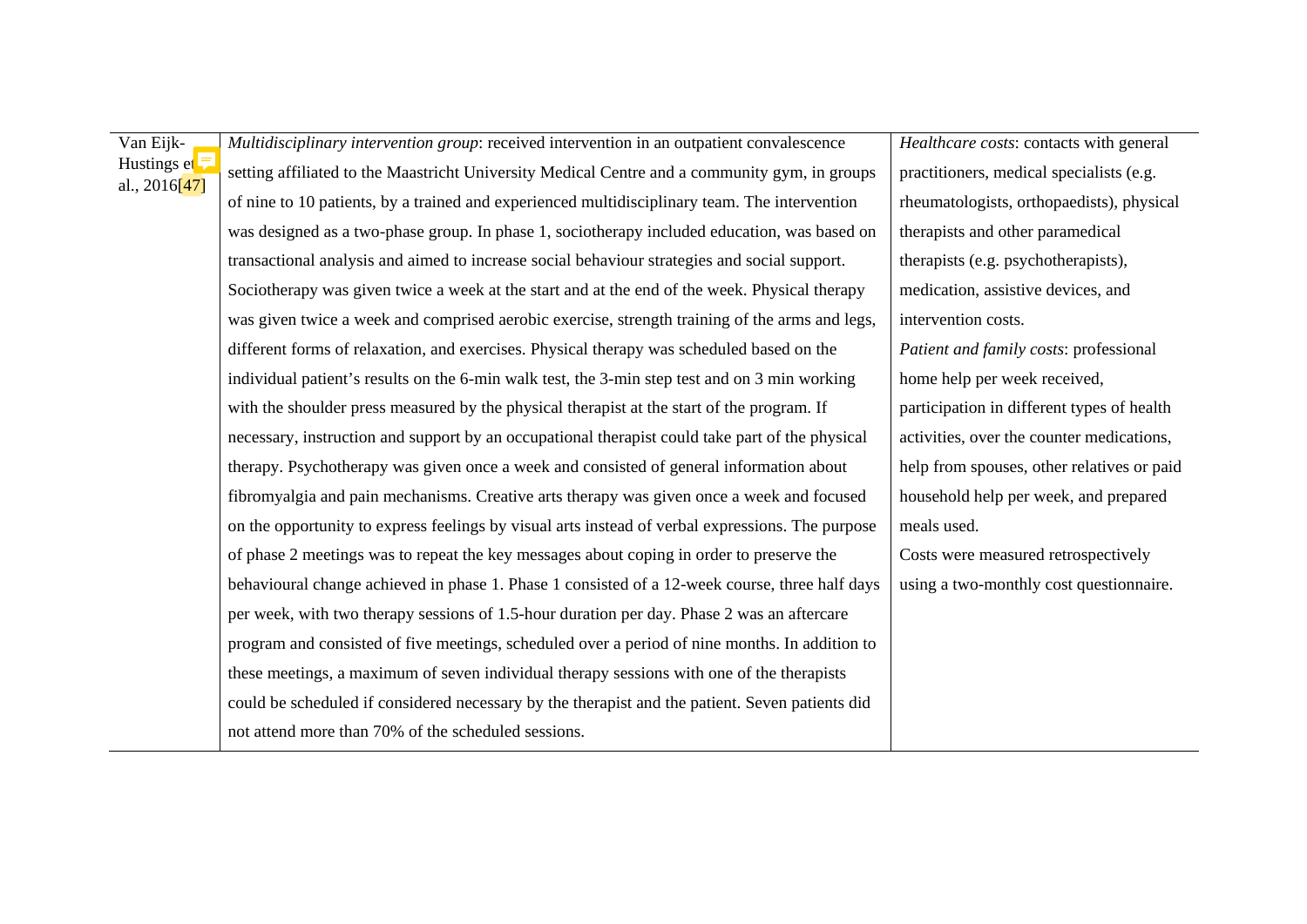|                             | Aerobic exercise group: received 12-week course given twice a week in a community gym in         |                                              |
|-----------------------------|--------------------------------------------------------------------------------------------------|----------------------------------------------|
|                             | groups of nine to 10 patients, provided by a trained physical therapist. Every session started   |                                              |
|                             | with a 10-min warm-up, comprising aerobic exercise and stretching, followed by an aerobic        |                                              |
|                             | part for 30 minutes. The low intensity aerobic part aimed to reach 55–64 % of the predicted      |                                              |
|                             | maximum heart rate. Then, resistance training was applied during 15 min to strengthen major      |                                              |
|                             | muscle groups. During the course, the intensity of the resistance training increased in weights, |                                              |
|                             | frequency, and time. Finally, every session was finished with a 5-min cool down. Participants    |                                              |
|                             | received a digital video disc presenting exercises to do at home once a week. Only eight         |                                              |
|                             | patients attended more than 70% of the scheduled sessions.                                       |                                              |
|                             | Usual care group: received individual care as usual that comprised at least education about      |                                              |
|                             | fibromyalgia and lifestyle advice but could also include a diversity of other treatments such as |                                              |
|                             | physical therapy, additional counselling by the rheumatology nurse or social support. One or     |                                              |
|                             | two consultations were offered by a rheumatologist or a specialised rheumatology nurse.          |                                              |
| Luciano et                  | Acceptance and commitment therapy group: received eight 2.5-hour sessions in groups ranging      | Healthcare costs: medication use, service    |
| al., 2017[ <mark>25]</mark> | from 10 to 15 patients, provided by an experienced clinical psychologist trained in acceptance   | receipt, including emergency services        |
|                             | and commitment therapy and group management, and with clinical experience treating patients      | (total visits), general medical inpatient    |
|                             | with fibromyalgia. The sessions of the structured intervention covered specific exercises and    | hospital admissions (total days), and        |
|                             | topics within the context of acceptance and commitment therapy practice and training,            | outpatient healthcare services (total visits |
|                             | including various types of formal mindfulness practice. All group sessions included a 15-min     | to general practitioner, nurse, social       |
|                             | break to mitigate fatigue. Patients were asked to commit to daily homework assignments of 15     | worker, psychologist, and other              |
|                             | to 30 minutes. Only occasional analgesics were permitted in this group.                          | community health care professionals),        |
|                             |                                                                                                  | diagnostic tests and cost of the staff       |
|                             |                                                                                                  |                                              |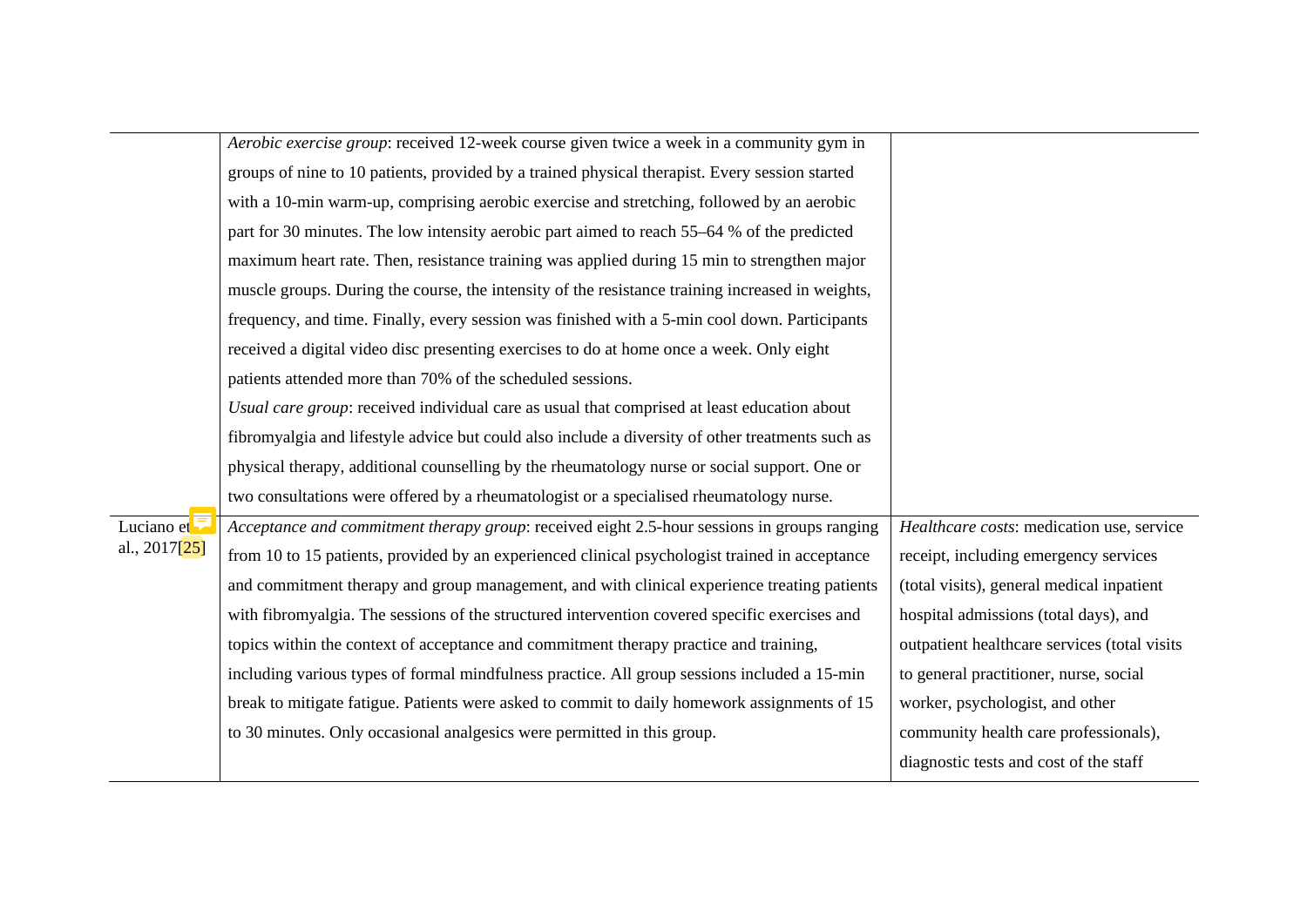|                              | Recommended pharmacological treatment group: individual treatment with pregabalin (300-           | running acceptance and commitment            |
|------------------------------|---------------------------------------------------------------------------------------------------|----------------------------------------------|
|                              | 600 mg/day), duloxetine (60-120 mg/d) for patients who fulfilled the criteria for major           | therapy intervention.                        |
|                              | depression, and other complementary pharmacological treatments, such as analgesics,               | Lost productivity costs: days in sick leave. |
|                              | benzodiazepines, and hypnotics, according to clinical guidelines, was prescribed by general       | Costs were measured using the Client         |
|                              | practitioners, who were provided with the Spanish Consensus for the Treatment of                  | Service Receipt Inventory Spanish            |
|                              | Fibromyalgia, and a 2-hour information session for the treatment of patients with fibromyalgia.   | version.                                     |
|                              | Two of the authors with experience in treating patients with fibromyalgia reviewed the medical    |                                              |
|                              | records to confirm that the treatment was administered according to the aforementioned clinical   |                                              |
|                              | guidelines, and the general practitioners were informed when any deviation was observed.          |                                              |
|                              | Waiting list group: patients received no active treatment, just usual care, over the study period |                                              |
|                              | and were offered their preferred intervention at the conclusion of the randomized controlled      |                                              |
|                              | trial.                                                                                            |                                              |
| Hedman-                      | Internet-delivery exposure therapy group: treatment was administered online by a secure web       | Healthcare costs: healthcare consumption     |
| Lagerlof et<br>al., 2019[14] | platform for 10 weeks. Treatment progress was closely monitored by four licensed                  | (e.g., visits to a general practitioner or   |
|                              | psychologists and two masters-level psychology students who were in their final year of           | specialist doctor), medication               |
|                              | training. In the first weeks of treatment, participants identified their personal avoidance       | consumption and costs of the intervention.   |
|                              | behaviours in an online behaviour diary, which was then used to design individually tailored      | Patient and family costs: health-            |
|                              | exposure exercises. The content was primarily text-based and divided into eight parts to which    | enhancing activities (e.g., visits to        |
|                              | the participant gained gradual access by completing homework assignments. Initially,              | massage therapist) and reduced work          |
|                              | participants learned about the role of avoidance behaviours. The next step in the treatment       | capacity in the domestic realm.              |
|                              | protocol was psychoeducation about exposure. After the psychoeducation and planning phase,        | Lost productivity costs: days of sick leave  |
|                              | the focus of the treatment was exposure. The last part of the treatment consisted of a relapse    | and reduced work capacity.                   |
|                              |                                                                                                   |                                              |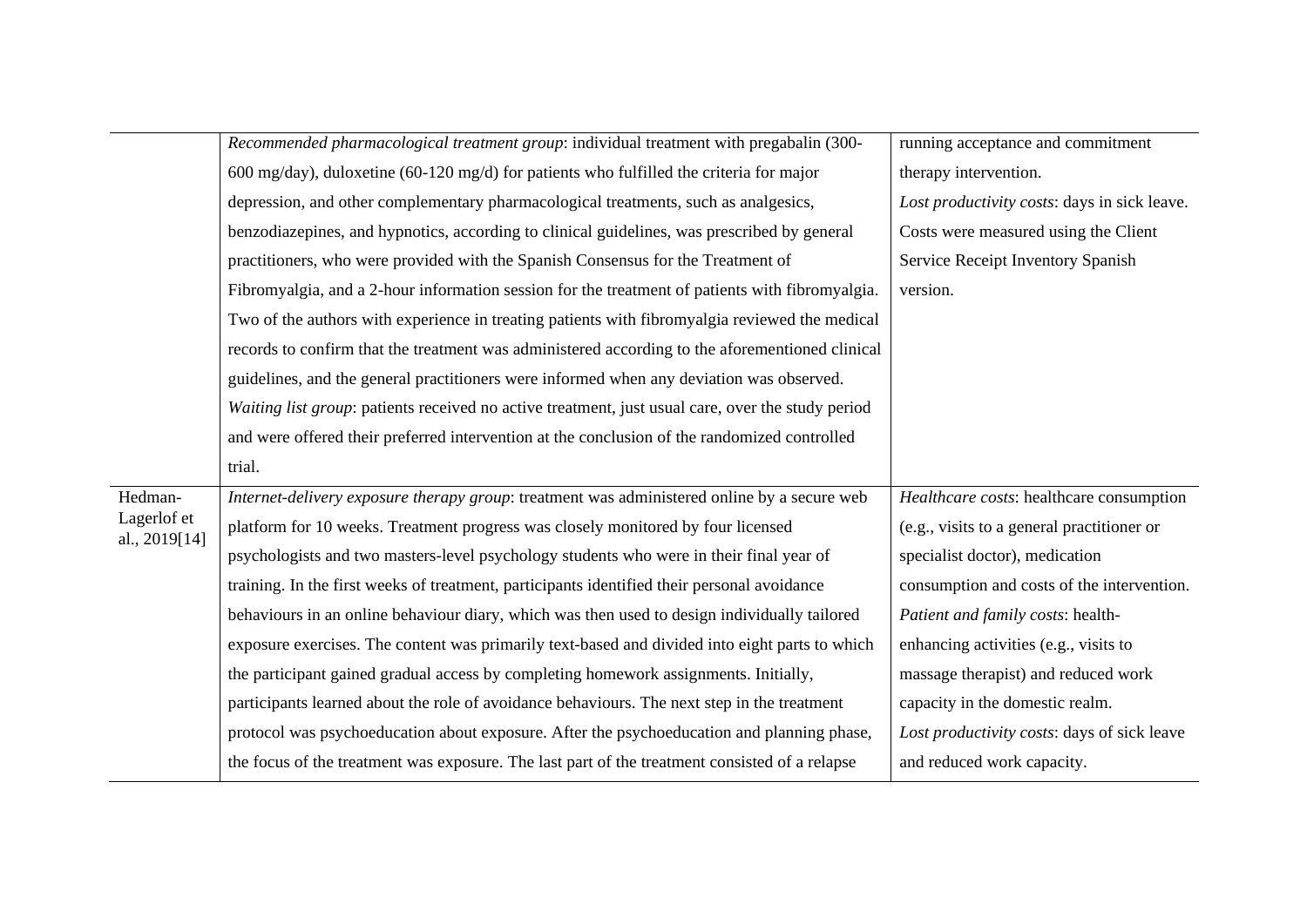|                            | prevention program, including an intervention on life values. Therapists responded to messages    | Costs were measured using the Trimbos        |
|----------------------------|---------------------------------------------------------------------------------------------------|----------------------------------------------|
|                            | on the platform within 24 hours on weekdays. If a participant had been inactive for four days,    | and Institute of Medical Technology          |
|                            | the therapist sent a text message via the platform or called the participant. Throughout the      | Assessment Cost Questionnaire for            |
|                            | treatment, scheduled mindfulness practices were used as a way to facilitate exposure, i.e., to    | Psychiatry.                                  |
|                            | stay in the pain experience and refrain from distraction. Participants had regular (about one to  |                                              |
|                            | three times/week) contact with the therapist through asynchronous text messages. The total        |                                              |
|                            | mean therapist time was $175$ minutes (SD= $127$ ) and average number of completed modules        |                                              |
|                            | was $5.7$ (SD = 2.4) out of eight.                                                                |                                              |
|                            | Waiting list control group: received no treatment during the first 10 weeks. After that, the      |                                              |
|                            | participants crossed over to treatment.                                                           |                                              |
| Pérez-                     | Mindfulness-based stress reduction added to treatment-as-usual group: received intervention       | Healthcare costs: medication, service        |
| Aranda et al.,<br>2019[35] | in groups of approximately 15 patients per group, provided by a properly trained mindfulness-     | receipt (total visits to emergency services, |
|                            | based stress reduction instructor for eight weekly 2-hour sessions with an optional half-day of   | total days of general inpatient hospital     |
|                            | silent retreat (6-hour session between weeks 6 and 7). The intervention was based on structured   | admissions, number of diagnostic tests       |
|                            | training in mindfulness to help patients to relate to their physical and psychological conditions | administered, and total visits to general    |
|                            | in more accepting and non-judgemental ways, using the protocol developed at the University of     | practitioner, nurse, social worker,          |
|                            | Massachusetts Medical School. The book Con rumbo propio and audiotapes were provided to           | psychologist, psychiatrist, group            |
|                            | the patients to facilitate practice at home, which was recorded in a practice log. Adherence rate | psychotherapy, and other community           |
|                            | was of 56%.                                                                                       | health care professionals) and costs of the  |
|                            | FibroQoL added to treatment-as-usual group: received intervention in groups of 15 patients        | interventions.                               |
|                            | per group, for eight weekly 2-hour sessions, provided by one or two members of the FibroQoL       | Lost productivity costs: days on sick        |
|                            | team, which was composed by two psychologists (one of which oversaw the four sessions of          | leave.                                       |
|                            |                                                                                                   |                                              |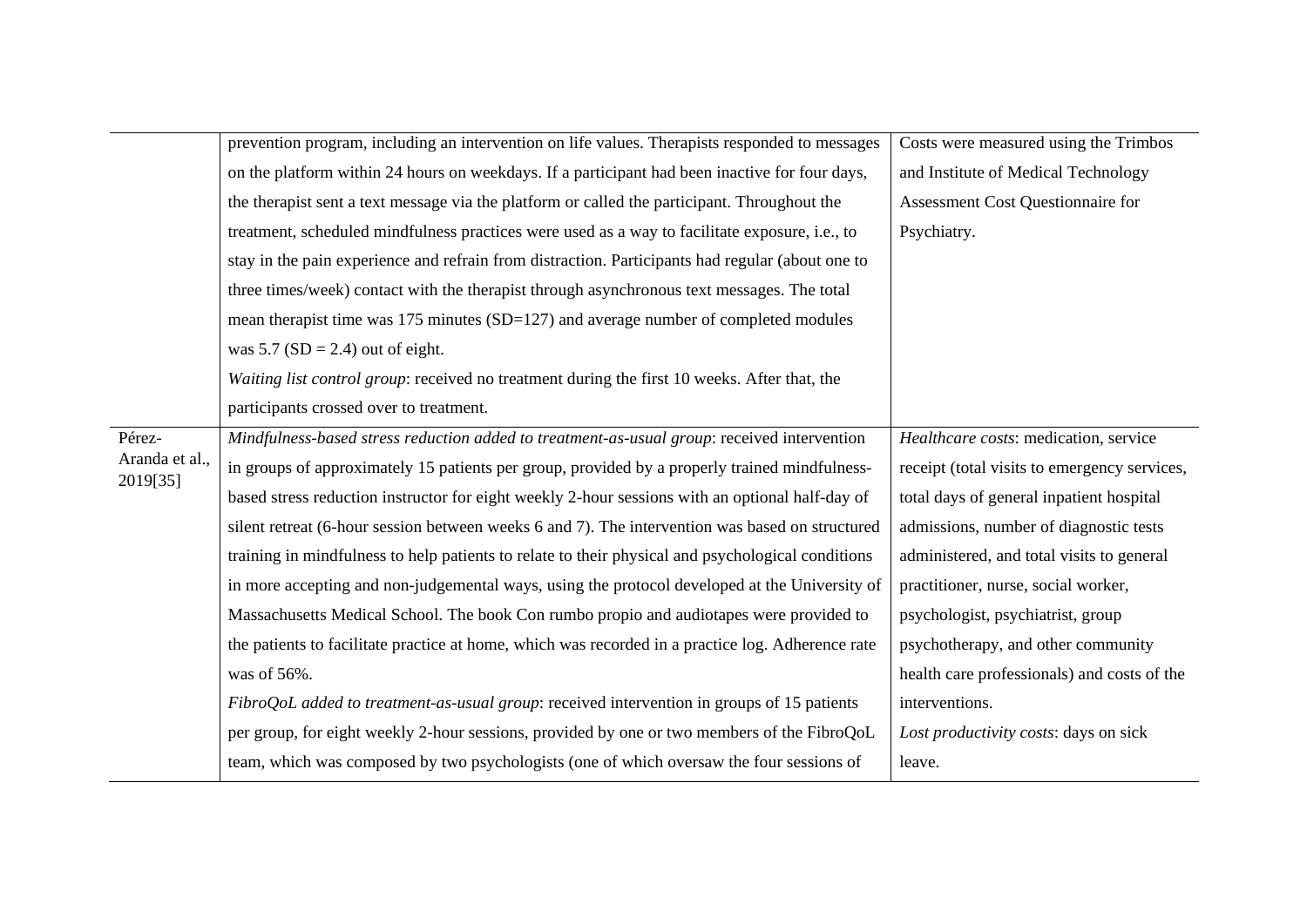|              | training in self-hypnosis), three family physicians, and a rheumatologist. Four sessions of       | Costs were measured using The Client          |
|--------------|---------------------------------------------------------------------------------------------------|-----------------------------------------------|
|              | psychoeducation in which patients received updated information about pathophysiology,             | Service Receipt Inventory Spanish             |
|              |                                                                                                   |                                               |
|              | diagnosis, and management of fibromyalgia symptoms, and another four sessions of training in      | Version.                                      |
|              | relaxation and self-hypnosis through different techniques with goals to generate a state of deep  |                                               |
|              | relaxation, achieve control over the body and pain, and imagine one's life in the future without  |                                               |
|              | pain were offered. Audiotapes were provided to the patients to facilitate practice at home, and   |                                               |
|              | the Beginner's Guide to Fibromyalgia was also provided for giving updated information about       |                                               |
|              | fibromyalgia. Adherence rate was of 65%.                                                          |                                               |
|              | Treatment-as-usual group: patients received no active treatment over the study period but         |                                               |
|              | continued their regular pattern of medication, if any.                                            |                                               |
| D'Amico et   | Attachment-based compassion therapy added to treatment-as-usual: received intervention in         | Healthcare costs: medication, total visits    |
| al., 2020[8] | groups of up to 12 participants, provided by a psychologist with accredited experience and a      | to emergency services, total days of          |
|              | general practitioner for eight weekly 2-hour sessions plus three booster monthly sessions. The    | general medical inpatient hospital            |
|              | intervention included formal practices of mindfulness and visualizations based on self-           | admissions, outpatient healthcare services    |
|              | compassion and the attachment style that was generated in childhood. The program included         | (total visits to general practitioner, nurse, |
|              | daily homework assignments that took approximately 15 to 20 minutes to complete. Treatment        | social worker, psychologist, among            |
|              | as usual included pharmacological treatment as the frontline option. Additionally, the patient    | others), costs of the staff running the       |
|              | could be referred to another specialist as required. 83% of the participants attended six or more | interventions, and diagnostic services.       |
|              | interventions sessions.                                                                           | Costs were measured using the Client          |
|              | Relaxation added to treatment-as-usual: received intervention in groups of up to 12               | Service Receipt Inventory.                    |
|              | participants, provided by a psychologist with experience on relaxation training and a general     |                                               |
|              | practitioner for eight weekly 2-hour sessions plus three booster sessions after completing the    |                                               |
|              |                                                                                                   |                                               |